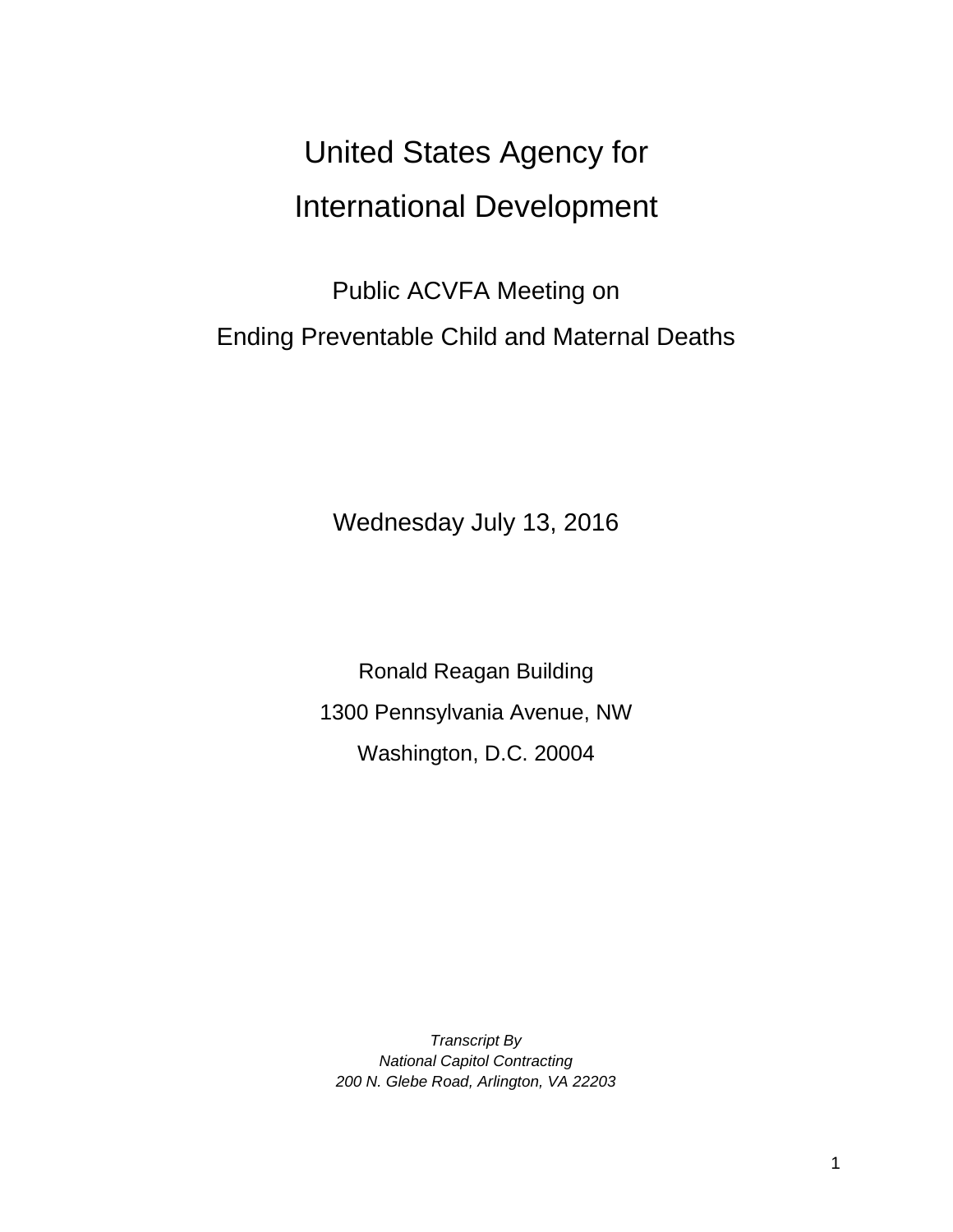# INDEX OF SPEAKERS

| A           |                                                                                 |
|-------------|---------------------------------------------------------------------------------|
|             |                                                                                 |
| B           |                                                                                 |
|             |                                                                                 |
| $\mathbf c$ |                                                                                 |
|             |                                                                                 |
| F           |                                                                                 |
|             |                                                                                 |
|             |                                                                                 |
| G           |                                                                                 |
|             |                                                                                 |
| L           |                                                                                 |
|             |                                                                                 |
| м           |                                                                                 |
|             |                                                                                 |
| P           |                                                                                 |
|             |                                                                                 |
| S           |                                                                                 |
|             |                                                                                 |
|             | Sumilas, Michele12, 18, 20, 25, 32, 38, 39, 41, 43, 47, 50, 51, 52, 53, 54, 55, |
|             | 56                                                                              |
| Υ           |                                                                                 |
|             |                                                                                 |

**JACK LESLIE:** Good afternoon everyone. Good afternoon, good afternoon. Wow, we've got a big crowd of people. We have some seats up here. I hate to see all of you standing for the next hour. Would any of you like to come on up? I know it says "reserved" on here, but I'll give my seat away. But please, come on up. No, no one wants to?

Well, I'm Jack Leslie, chairman of ACVFA. Thank you all for coming this afternoon. It is a great crowd. We've had two -- when Jane was saying we were going to have two ACVFA public meetings in the summer I was a bit skeptical we would get this kind of turnout, but this is terrific,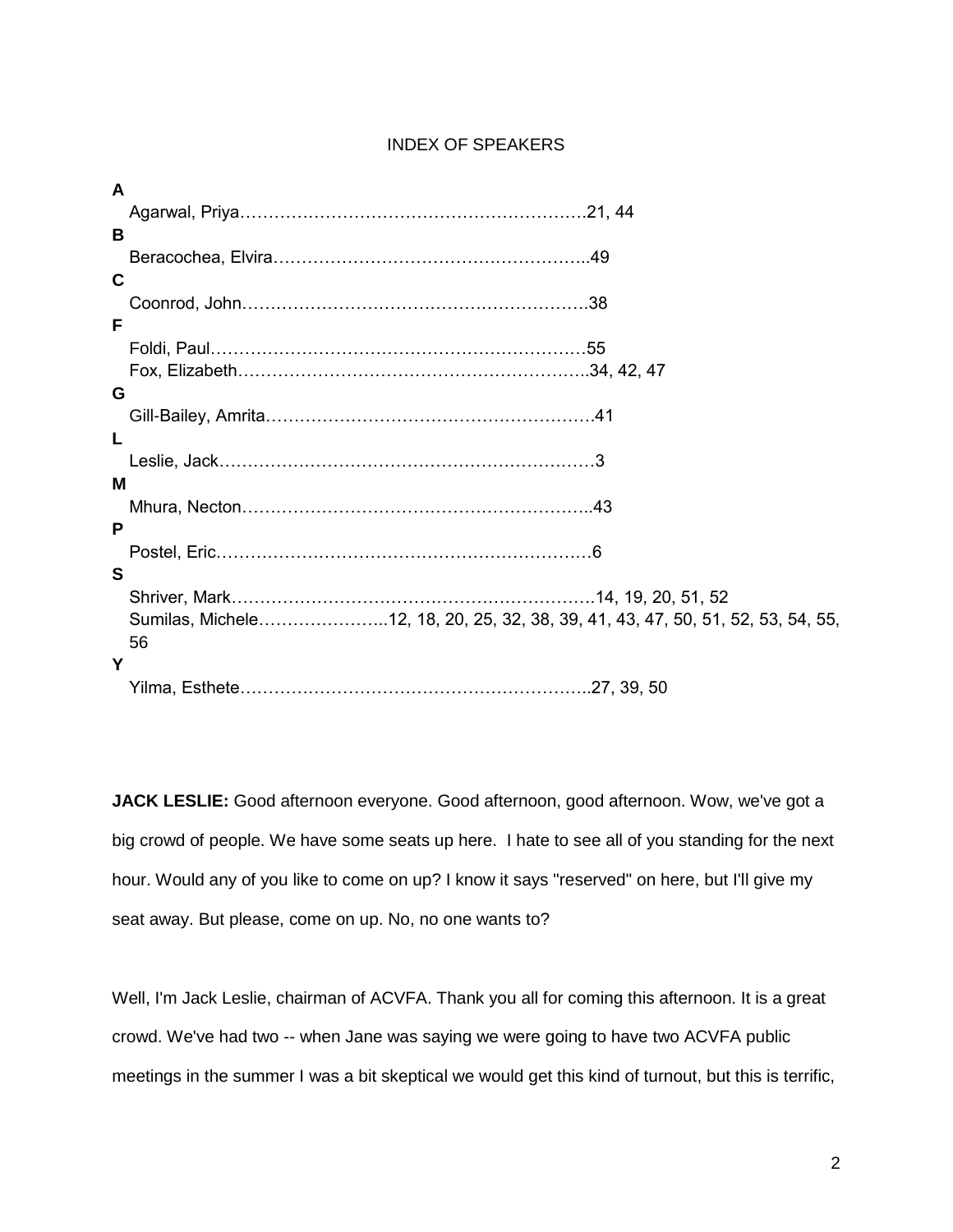and it's a testament to the importance of the issues we're going to talk about today. For those of you who are here, and I see a number of familiar faces, back, it was only a month and a half ago or so, you remember we talked about democracy, human rights and governance, and had an interesting format where we had breakouts and really were able to dig into that topic. As you know, what we try to do in these sessions is to really get much more deeply into a particular topic, and today's is a very, very important one, and that is child and maternal health.

Many of you, if you have not by the way received this, you should get a copy of this report. It was issues only a few weeks ago, Acting on the Call, and it really documents the incredible progress that we've made in child and maternal health certainly over the last 25 years. Since 1990, the world has cut in half child and maternal mortality. And some of the more recent progress that you see in this report, particularly around those things that are the greatest cause of mortality, such as sanitation and malaria, we're making just remarkable progress.

And in support of these goals, ACVFA created a subcommittee on child and maternal - preventable child and maternal death. It's been led by Ariel Pablos-Méndez. Is Ariel here? I don't know if he's here. Oh, I think he said he had to get on a plane, but he has done just, he was in our previous meeting, he has done just an amazing job leading that. Ray Chambers chaired that group. Our thanks to him and Helene Gayle, who served as vice chair. Joanne Carter, who may be here, but gave us the report earlier today. We thank her. Mark Shriver, who you'll meet as a panelist, but many others who served on this committee who've really done great work over the last few months, focusing, really, on three primary areas. First is how can we sharpen the agency's efficiency around ending preventable child and maternal death. The second is intensifying the external outreach and engagement, which is so important. And the third is the ever always important topic of how do we increase financing for this effort.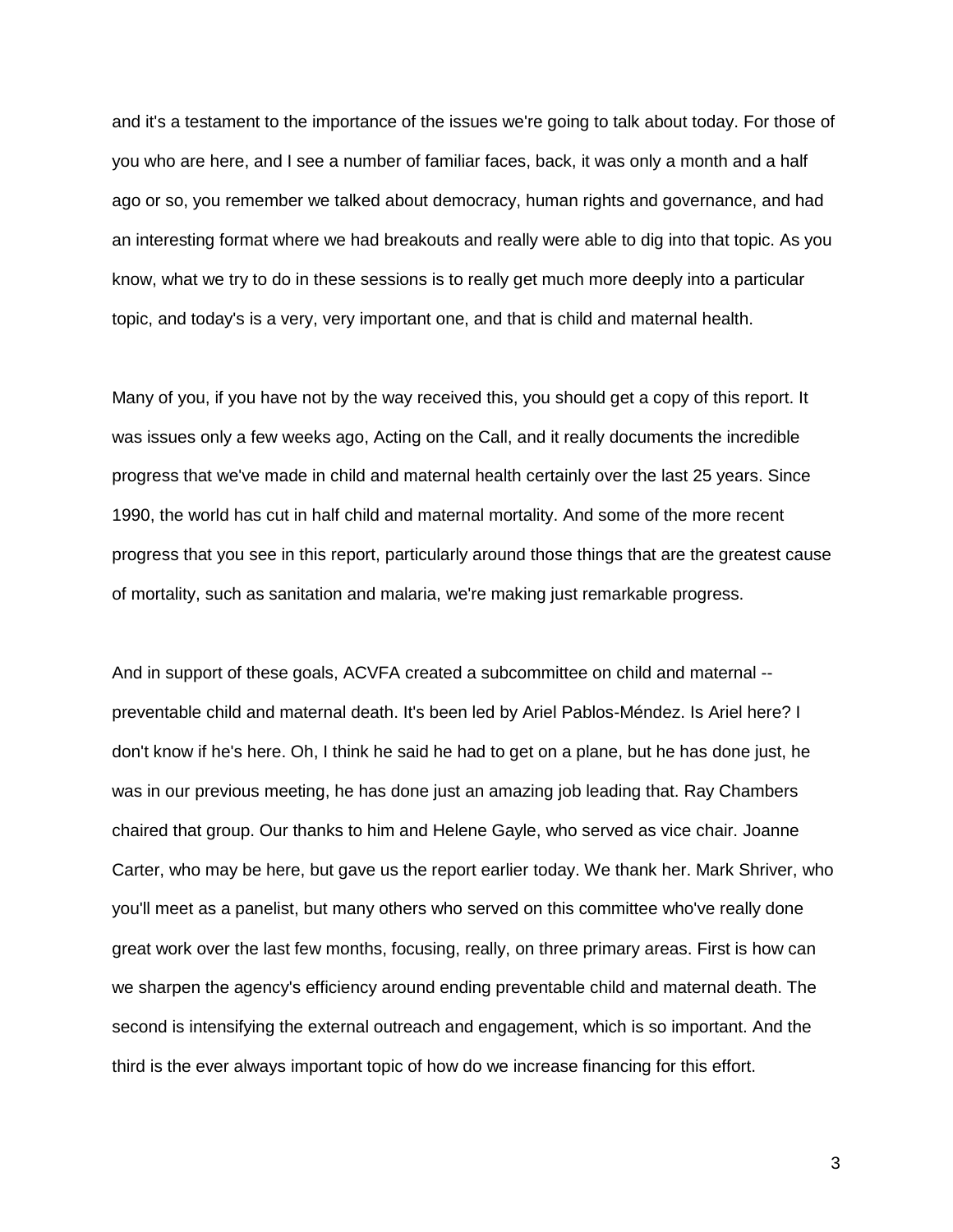Today the format will run as follow. USAID Chief of Staff Michele Sumilas is going to moderate a panel, and that panel is going to walk through some of the recommendations that were made by the subcommittee and have a good, we hope, a real robust discussion about those, both what everyone agrees with and perhaps some things we might have missed.

Joining Michele on the panel is first Mark Shriver, who is president of Save the Children Action Network, and a member, as I said, of the subcommittee. Elizabeth Fox, who is the Deputy Child and Maternal Survival Coordinator here at USAID. Eshete Yilma, who is the Health Systems Strengthening Team Leader at USAID Ethiopia. And Dr. Priya Agarwal, who is the Executive Director of Merck for Mothers.

Following the panel we'll have as we always do, we'll open it up to all of you, take your questions and your comments. And then we're going to do something that's a little different. During the course of the presentation today you're going to see a series of videos, and we're going to ask you comment on which one you liked and give us a little bit of feedback as to which messages work the best.

Gayle Smith unfortunately got called away by the White House. As those of you who know, there's some, as always it seems, tough things going on around the world and she's over there dealing with one of them right now, but we're fortunate to have Eric Postel, who most of you know is the Associate Administrator here, who will speak on her behalf. But before Eric comes up, I'm told to introduce the first of the videos, and then we'll start with the panel. So if we can run the video please, thanks.

[video playing]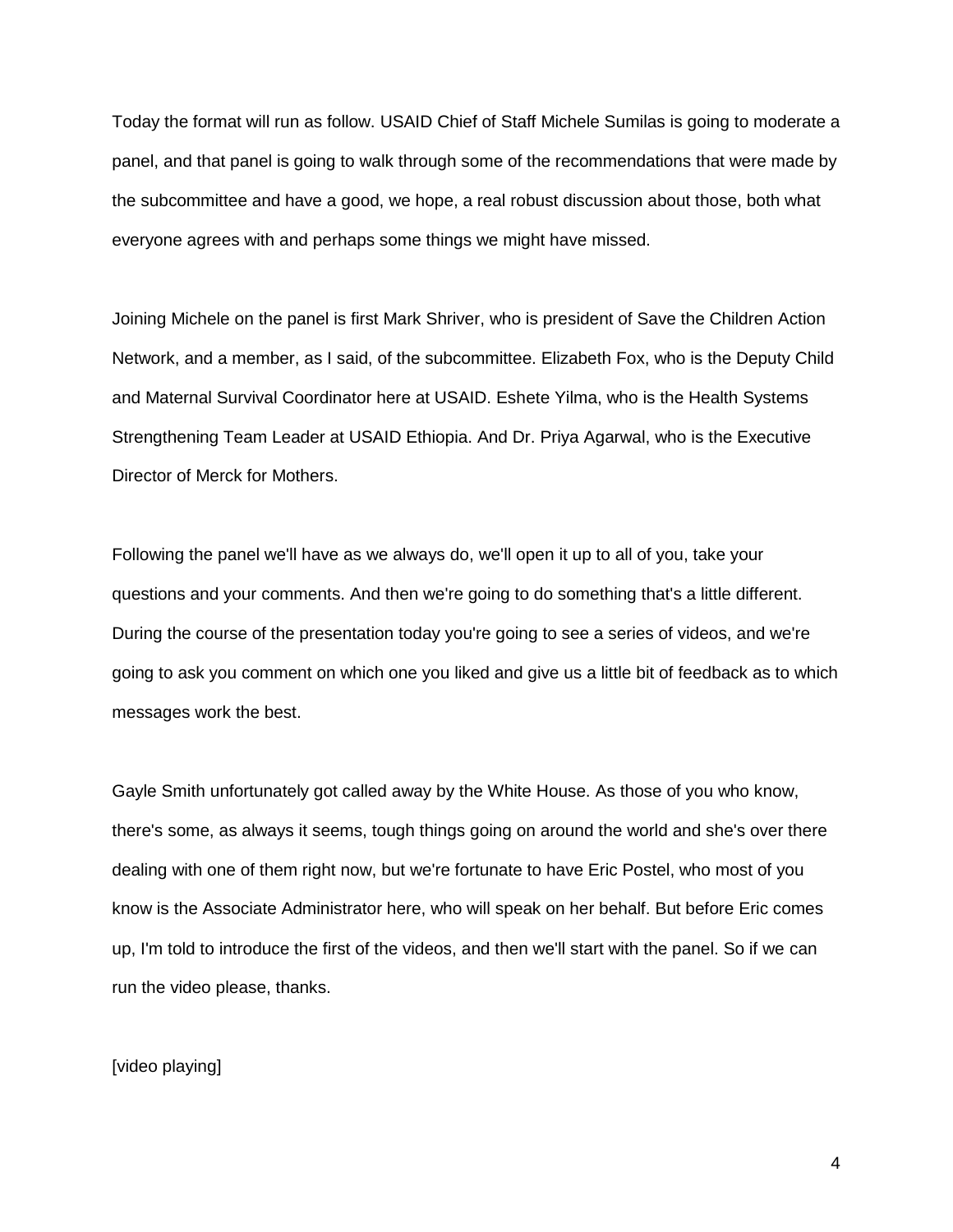[applause]

ERIC POSTEL: Good afternoon, everyone. That's the first one. There'll be more. So thanks for coming, and to Jack and the whole -- every member of ACVFA, thank you very much for your continued guidance and support and efforts to USAID and to the global development endeavor. And I'm pleased to be here on behalf of Gayle, who sends her regards and really wanted to be here.

Given that we're in the last year of President Obama's administration, it's the right time to take stock of our progress, but even more importantly, because it's not about us, it's about everybody in all these countries, about charting a path so we can build on the progress. And next week, as many of you know, the president will host a summit on global development that will provide an excellent opportunity to do just that. So we'll be taking a look at what we've achieved together across a whole range of sectors, in food security, in energy, opportunities for children and young people, and of course in health. And we'll also be asking the question what's next, what's worked, what hasn't worked, and how do we keep going. And that's the big question, and we're asking it today as well, looking at the work that USAID and this community have done to keep women and children from dying from preventable causes.

Fortunately for us, we have some of the best minds in the business on this case. I want to take a moment to thank, as Jack did, the members of the advisory panel on ending preventable child and maternal deaths for working so hard to develop smart recommendations for our work going forward, and special thanks to Ray Chambers and Helene Gayle for their excellent leadership of that group.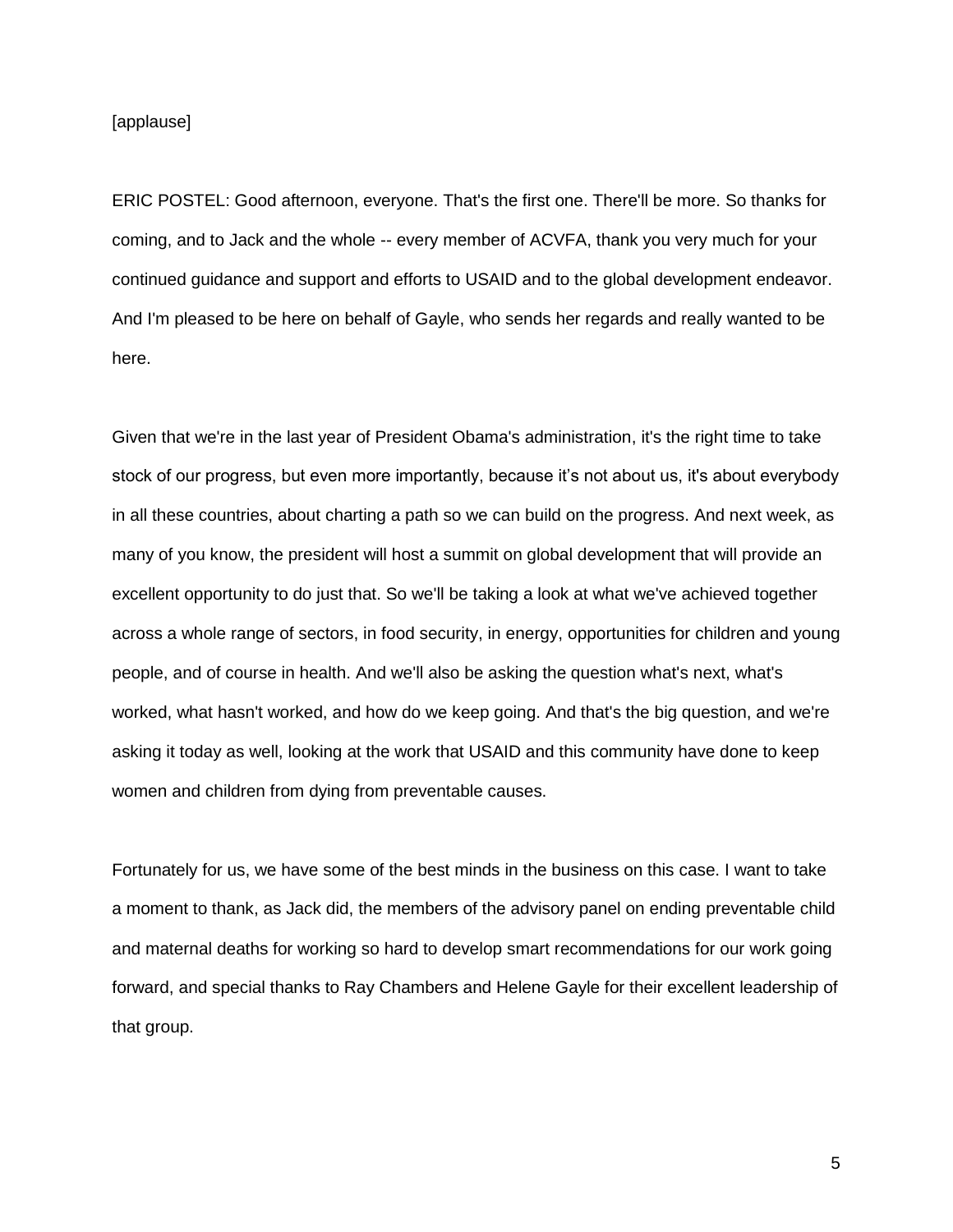Now this isn't one of those cases where once the report is complete we all shake hands, throw it in the drawer, and move on to the next thing. This is about committing together to follow through. We need to further refine the indicators we're looking at and push ourselves to maximize impact. And we need to get a message out to more people and to the right people. There's constant crowding of this airwaves and the tweet waves and everything else, and surely, though, this is an important message that has to go out that we can do something about this. I mean, people always get so frustrated, you know, can we solve big problems? Well, this is a problem that people are in the middle of solving. And we need to ensure that the work is financed in a comprehensive and sustainable way. And it's not going to be easy, and it's going to take a lot of work, just as it's taken a lot of work to get us where we are today, but surely we can all agree it's worth it.

For those of you who have been in this field a long time, it's not hard to remember when global health wasn't a great development success story that it is today. Just 10 years ago we were lagging behind in the world on some of the MDGs, including for cutting child and maternal mortality. And although there were lots of great organizations in countries doing seriously good work, we didn't have the global coalition that we do today.

But, as you know better than me, that's changed a lot today. And that's a credit to this community, to the generosity of the American people, the political leadership in all branches of American government, as well as fellow donors, and most important, in the countries around the globe. Together we've taken this insurmountable challenge and turned it into a solvable problem. Today we have saved the lives of 4.6 million children and 200,000 women since 2008, in eight years. Those numbers sometimes, they just glide right by. Think of it this way: that's the entire population of the state of Kentucky. Or, if you would like an overseas example, that's the entire population of Liberia and Cape Verde combined. That's really something.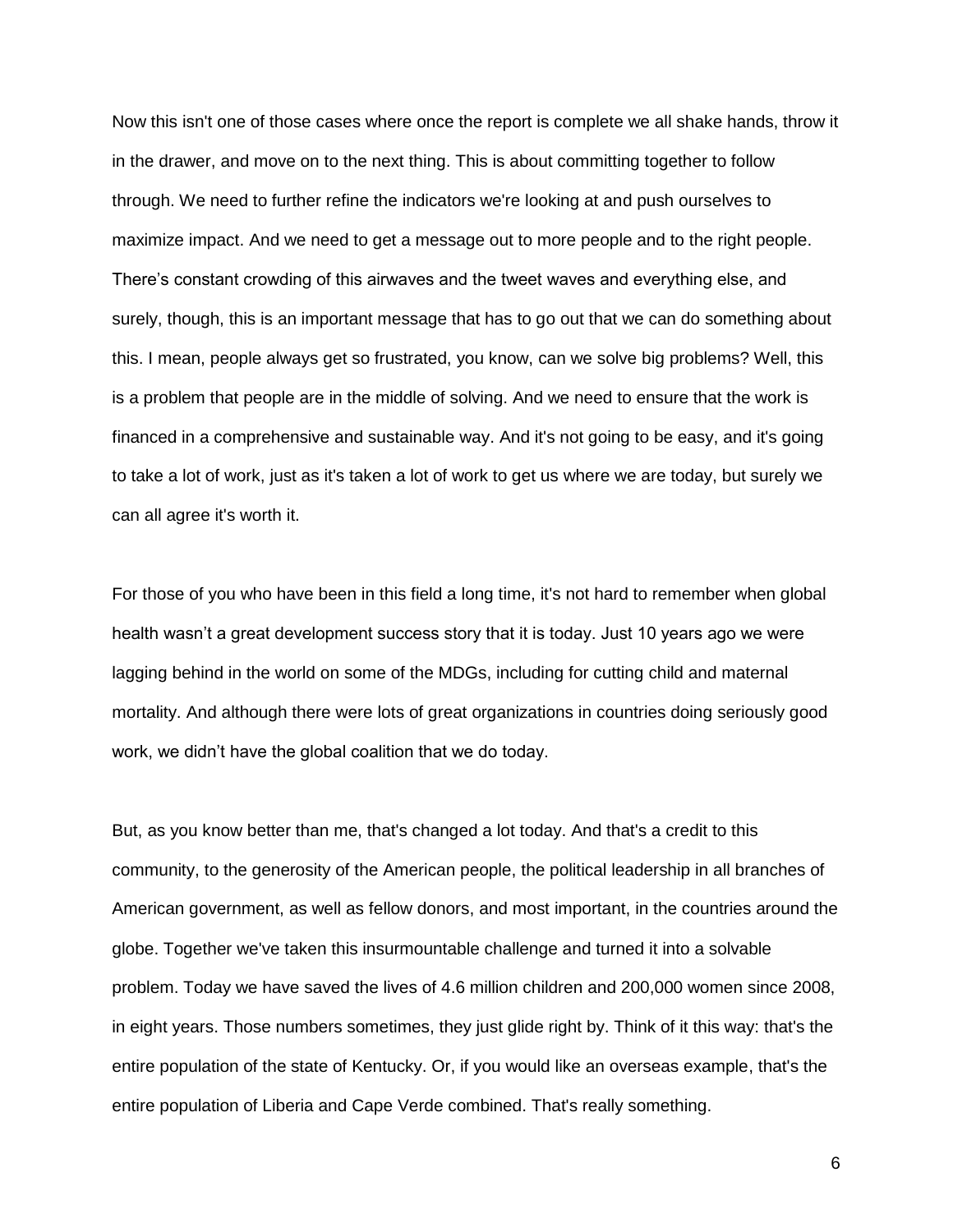And together we've positioned ourselves for continued progress and to save the lives of 15 million children by 2020, and eventually achieve the sustainable developmental goals. But don't get me wrong, and you know better than me, there are a lot of steps here and there, and we can't afford to be complacent. As Carol Meyers was saying just a little while ago, these are the hardest -- this is the hardest part of the problem still to go.

And we can't afford to move slowly, and we can't let the realities of today's world get in the way of the world that we're trying to build together for tomorrow, because the hard truth is that while we're generally on track to meet our goals, there are countries where we're lagging behind. And when you think about the many dangerous trends that the world's facing from sharp edged and long lasting conflicts to the expansion of predatory terrorist networks across vast regions, that list is not hard to guess, places like Yemen, Nigeria, South Sudan, the Democratic Republic of Congo. These are countries in turmoil, many of them facing tough and complex crises that threaten not only to slow our progress but to reverse it. We can't let that happen, can we?

And I'm calling on all of us to double down and try to make sure that it doesn't. Obviously we're going to need to be creative, to be bold, and to be stubborn. This is a community; all of you and many others that have engineered immunization cease fires in the midst of some of the most brutal wars in recent memory and figured out how to reach people in literally the most remote places on earth. This is a community that is used to tough odds. So during the discussion today, I hope you can think about where this work is hardest to do and the people who are the hardest to reach. And remember that no plan for the future can be complete without accounting for them.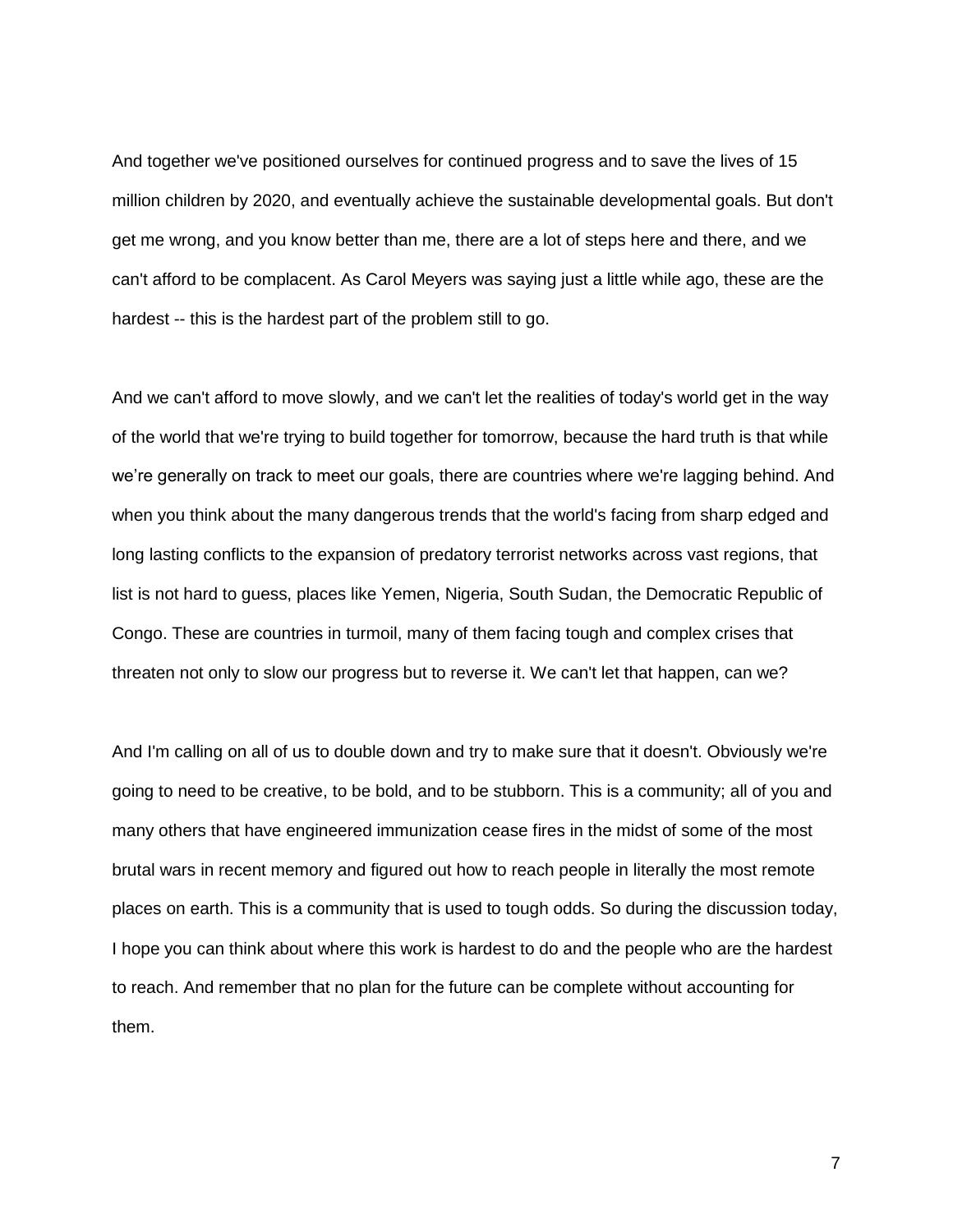I know you're all eager to get to the discussion, and we got this great group of panelists as you heard, and I want to thank them for taking the time to share their perspectives and expertise today as well as Michele for moderating. And again I want to thank you all for your support, participation and dedication. I know I speak for everyone at USAID in Washington and overseas when I say that we are looking forward to continuing to partner with all of you, to make our efforts more impactful and more inclusive. And I know that because we all know that lives depend on that.

So now we're going to share another one of those videos about our work in this arena. And the team is really serious. They talked to me. They wanted me to emphasize this, they're really serious about wanting to get feedback about which of these videos and messages resonated with folks. So please at the end share your thoughts because there's no sense of us trying to move into the airwaves and all the other routes with messages that don't resonate. So we really want you help on that. Let's roll the video. Thank you, Jayne.

# [video playing]

MICHELE SUMILAS: I just want to say welcome to everyone. I'd like to invite the rest of the panel up to the stage, if you would.

I see a lot of friends out there. I have worked on child and maternal health issues for nearly 20 years. So many of us have been at this for a very long time. Progress is definitely being made, and as we all know, USAID is and has been a leader in this. It started in the '70s with the child survival revolution and has continued.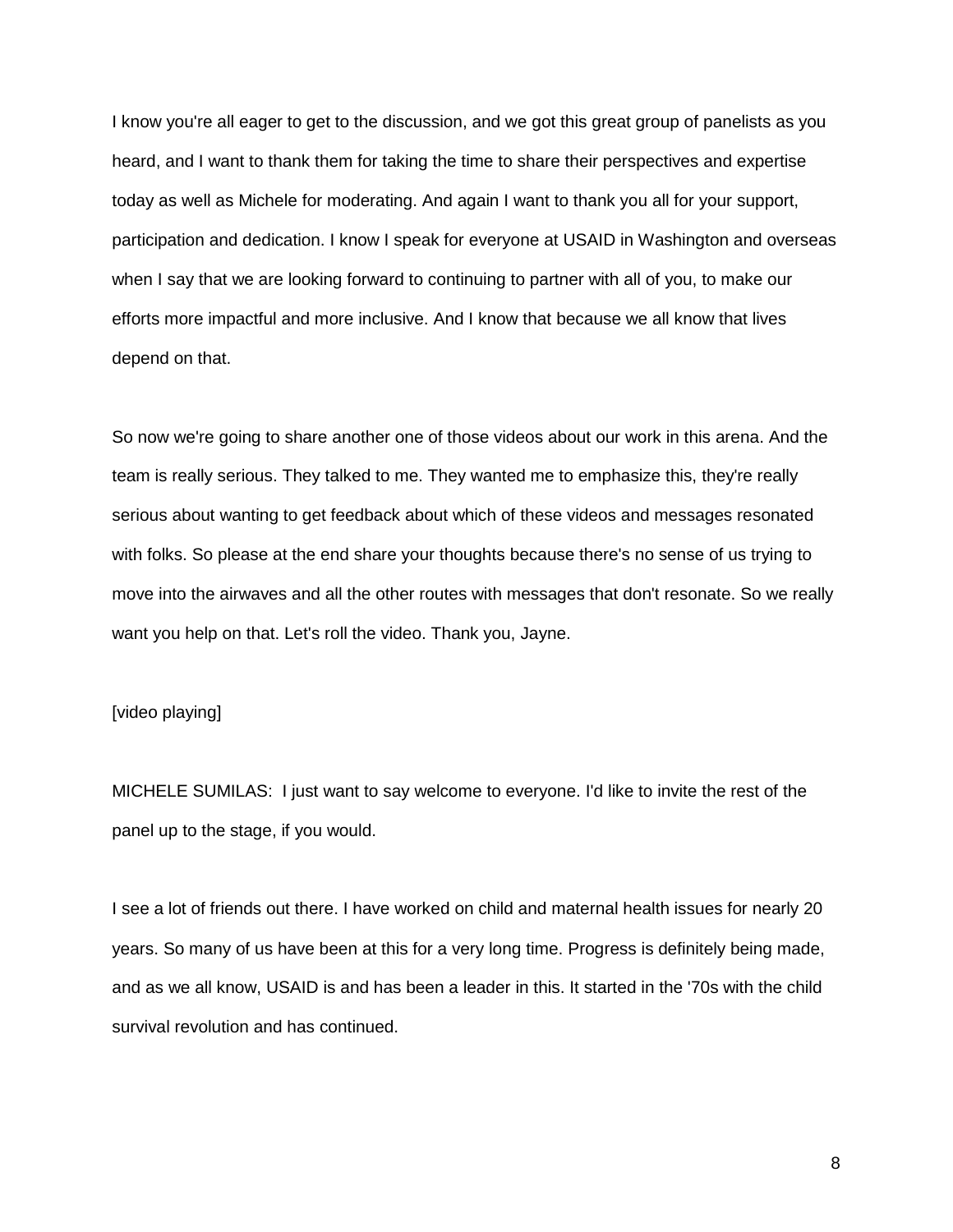I want to say that we really appreciate the help of the panel. I've worked with the panel now for almost four years when we started to look at how we could make our programs more effective and more efficient. And the panel really pushed us to look at data, look at evidence, and find the right way forward.

So, today we are celebrating the fact that we started what we think is our own child survival revolution in 2012 when we did the first call to action. We then had one in 2014. We had one in 2015 in India, which was a great success. And we're looking forward to doing the next Call to Action in 2017 in Ethiopia, which I think will be an even greater success.

I want to thank our panelists for being with us. We will start with a series of questions up here and then we'll take questions from the audience. So hold your questions for now.

We're going to start with Mark. And I want to remind everyone that everybody's bios are in the packets that you received, so I'm not going to go over them now. I'll just say that Mark has been an amazing public servant. He's done great advocacy externally, and we've been really excited to have him be part of this panel and really push us to think.

Mark, I think your biggest contribution to the panel is your understanding of how the power of communication can change the way an issue is looked at. One of the recommendations in the report is around communications and how we can tell the story better, which has been something that's been a challenge for this community because there's so many different ways of telling it. So can you share your thoughts about how to communicate more clearly.

**MARK SHRIVER:** Well, it's a huge challenge, Michele. Thank you very much for inviting me and the other panelists here. This is incredible. I just came off of a couple days off, and I thought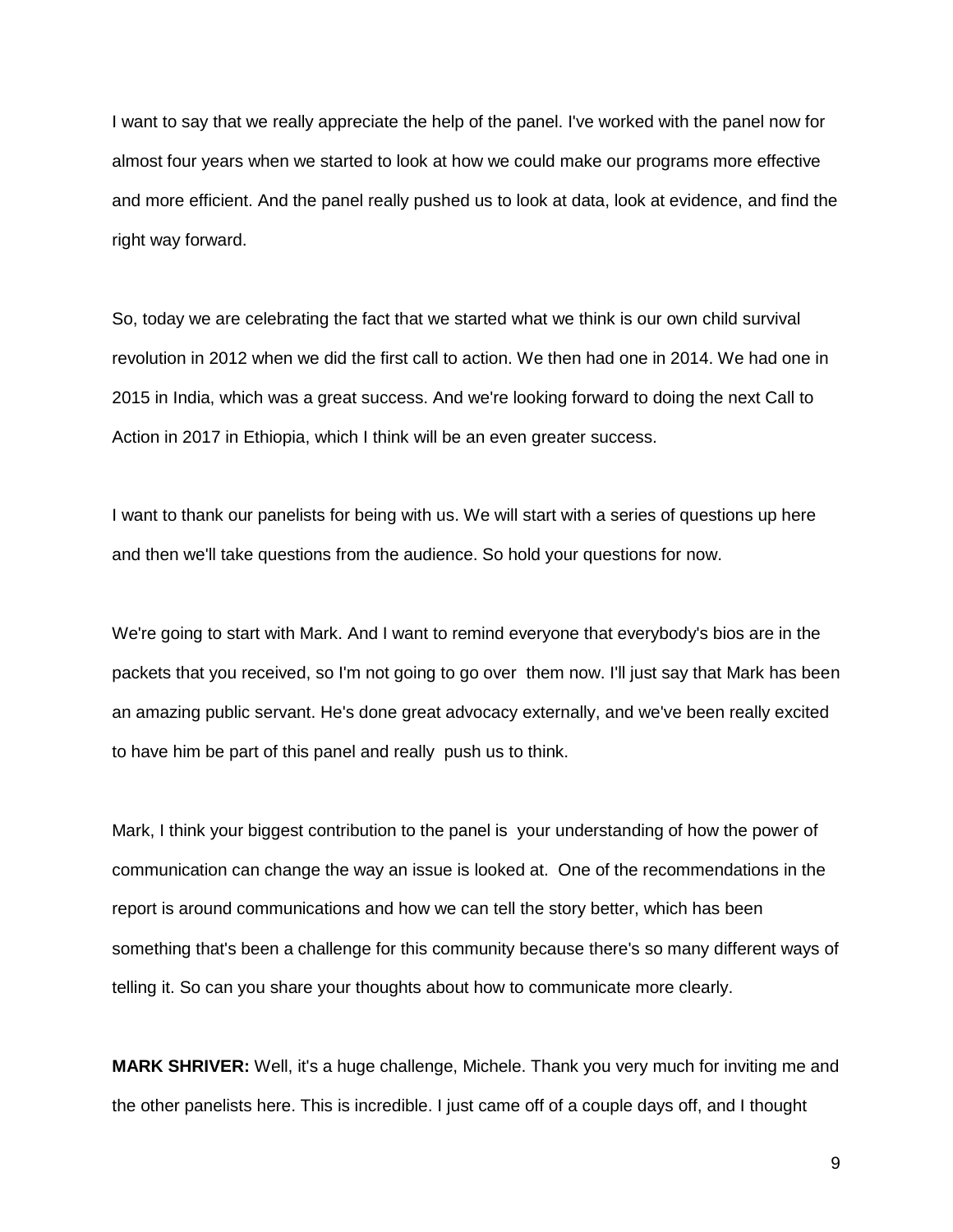there was going to be like 10 people here. So this is an exciting moment, and I wanted to thank Jack and Helene and all the members for inviting me to this discussion.

You know, Jack mentioned that we were charged with essentially three subcommittees around sharpening our work, intensifying the outreach efforts, and then the financing piece. And I was honored and privileged to have really focused in on the outreach piece, which, Michele, you just mentioned. I mean, you see it in a couple of the videos we just saw. You want to set forth the challenge as Carolyn Mileswas quoted earlier, the head of Save the Children, that we're really getting into -- the work that's been done is fantastic, but now we're really dealing with some of the really hardcore issues.

So you want to stress the severity of the issue and the urgency of the issue while at the same time communicating a message of hope and optimism, which is a real big challenge. And you saw it, I think, in a couple of those videos where it can almost seem depressing, but then you get the statistics that there's huge progress being made and how you convey that sense of hope and optimism. And you've got different audiences.

So in the report that we put forward, we set forth five recommendations. I'll just read them quickly to you. The first one is develop a set of core messages on EPCMD to identify the messengers who will champion the issue among key stakeholder groups, to produce key materials for distribution with Congress and the American public. And obviously those are two different, distinct constituencies. And then we need to deepen and broaden public and congressional understanding of the issue by creating specific webpages on EPCMD within USAID's website or on USAID's global health webpages. And then the fifth recommendation is to intensify outreach efforts to the American public and to Congress. I think we heard about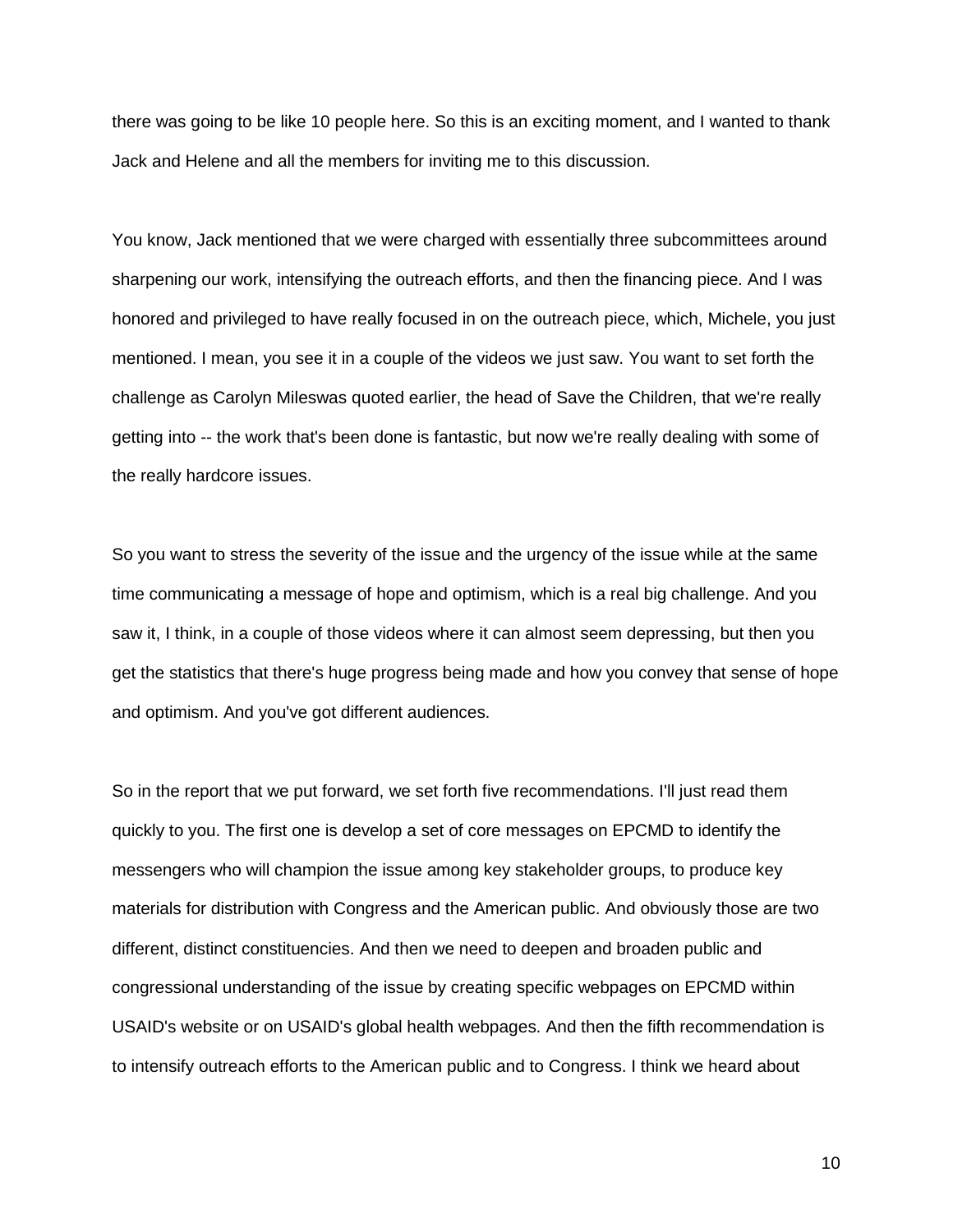being dogged and being consistent, and I think that's some of the big things we need to keep in mind and to get out of this particular meeting.

You know, you hear examples of reducing child deaths from to 20 per 1000, and that means almost -- I'd say almost nothing to folks that are not experts in this field. I'm definitely not an expert in the field, but when someone tells me, you know, we want to reduce the number of mothers and children dying from causes that are preventable to zero, I get it. You know, the statistic makes sense to a certain demographics of folks, but when you pop people in the consciousness with that then you want to get it down to zero so that kids are dying don't die and moms that are dying don't die then it really kind of comes out.

And you see it in the Save the Children Action Network, the organization I run, which is the advocacy arm for Save the Children. We see the positive messages work really well. One example that really resonates with our grassroots supporter is the fact that Jack mentioned earlier that we've reduced the number of child deaths over one-half over the last two decades. That makes a big difference, and we also find that if you talk about personalized individual stories, which we just saw in those two videos that that makes a big difference, and Save the Children's Action Network's emails and our action alerts we always talk about a beneficiary to humanize the pieces. Those two women we saw you can really, for me anyway, feel the emotion there, and it makes what the US government is investing through USAID seem real, and it is real, and that's really a big component of it.

Last thing I'll touch on and then I'll be quiet is we need messengers. We need not just the global health community, but we need new and different messengers out there. We need celebrities, child beneficiaries, public officials, such as the First Lady of Sierra Leone. But we also need to get our congressional champions, whether it's Senator Coons and Collins, Representative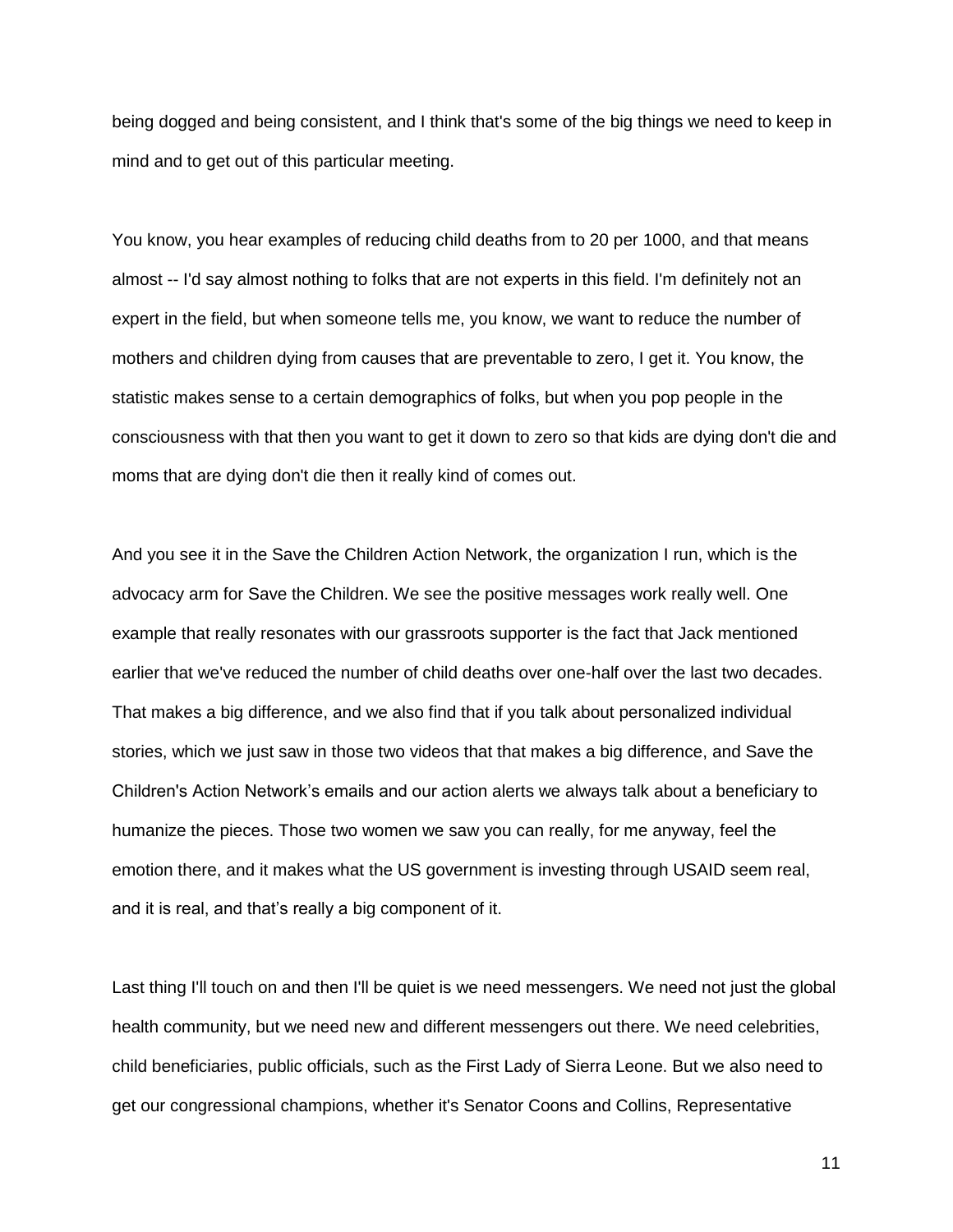Reicherand Betty McCollum, a bipartisan group of folks to actually push it as well. And I think, you know, we've had champions in Congress in the past, but we need to be more diligent and put more pressure on them to step up, and then we need to reach out and try to bring in the unusual characters. You know, for many of us in this room if you're on Capitol Hill or working with USAID, they know who you are. And I'm sure a lot of folks in here know each other. We need to broaden the tent, if you will. We need to bring in people that aren't -- that an elected official isn't used to seeing: business folks, businessmen, businesswomen, someone who is unusual actor in that stage.

So the conclusion really is we need clear messaging about the issue. We need more easily accessible resources that can be digested by the public, by members of Congress, by a congressional staff, media and other stakeholders. We need increased visibility of the issue, and an increased visibility of the great work that USAID is doing, and we need to be consistent. We need to be frequently out talking about this, and we need, as the recommendation set forth, to be creative and to get that messaging as sharp as possible.

So, Michele, that's kind of a very quick overview. I know we were told five minutes. I don't know if I went over, but I'd love to hear some questions or, you know, continue that conversation. I think the messaging, you know, I have close friends and family members that are in TV and in media, and they say constantly, you know, the message, the substance makes a difference, but how you present it is almost if not more important. I think we need to be more creative and to bring in people, you know, like Jack and his team, who are used to selling things and get their brainpower in here so that we can get new messengers and additional messengers and be creative in how we pitch it.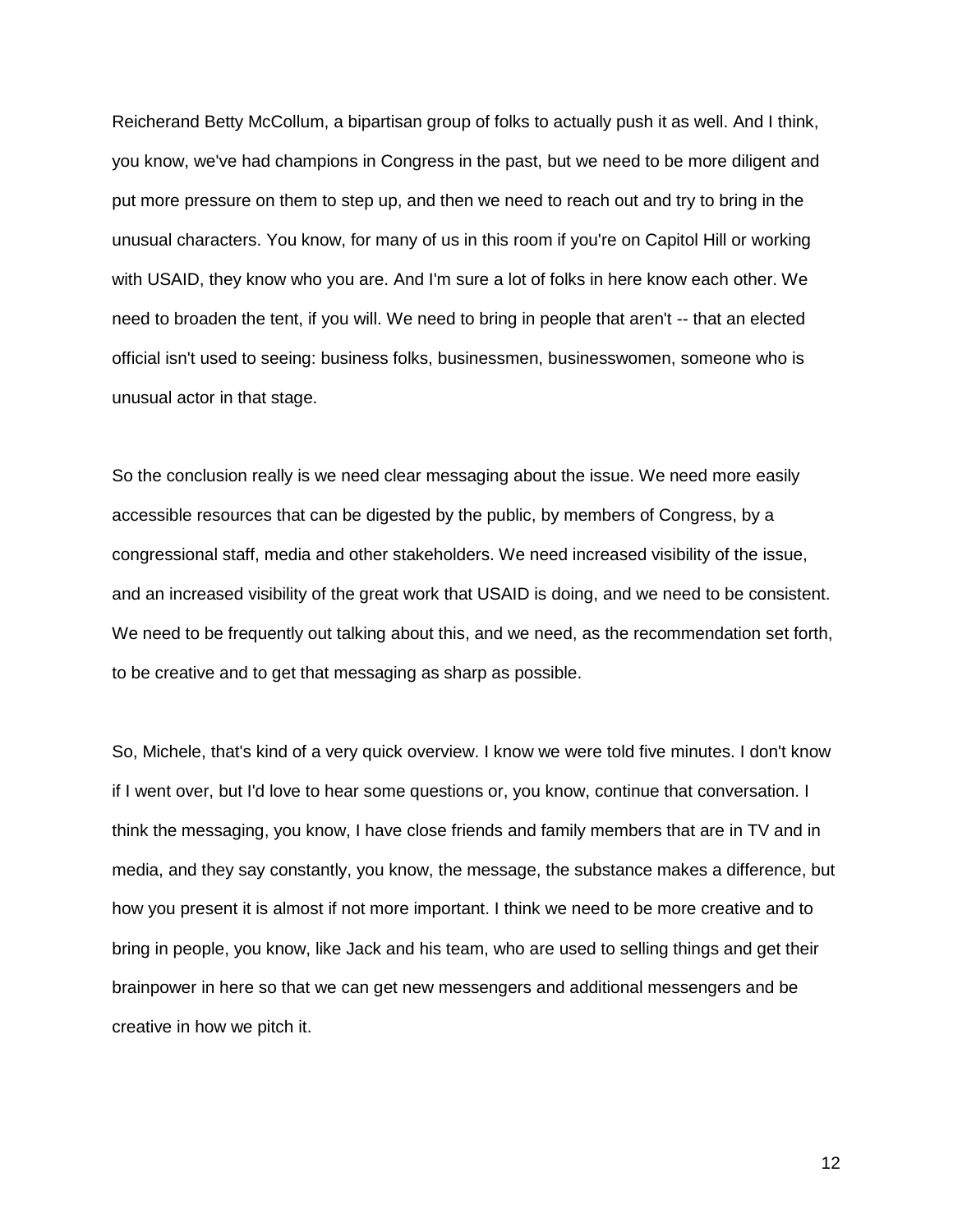MICHELE SUMILAS: So we completely agree with you, and I think that the videos that you all will see today are part of that storytelling. Actually, the head of our public affairs unit came from Jack's shop. So we stole from him, and we're trying to not just tell the story through numbers and statistics, but through the beneficiaries. And not just pictures of them, but letting them use their own voice to tell their story.

The other thing that came out of our earlier discussion was the need for USAID to stop using acronyms. So our EPMCD whatever, we have to stop with that.

MARK SHRIVER: I think we all have to stop. I just said it about five times, right? So we all have to -- and USAID, you know, if you don't live within the bubble of Washington, you know, people don't know what USAID is. I mean, we've done polling where people think that the federal government spends between 30 to 50 percent budget on foreign aid, okay? I mean, literally that's what people think. So we got a lot of work to do to get that message out, and then when you tell people that the statistic when the number's been knocked in half it's amazing. And even when you use the number that 800 moms or 16,000 kids are going to die today from preventable diseases that number's almost, you know, when you say that Egyptian air flight went down and 100 people died, it's a tragedy. That's 16,000 kids every day frigging day. So you have to contextualize it and make it real. I probably shouldn't use the world "frigging." That's not great.

MICHELE SUMILAS: You're just back from vacation.

MARK SHRIVER: But it's amazing, right? But when you see that number's been cut in half, get a little passion into it, you know, people will resonate, and it will resonate with republicans and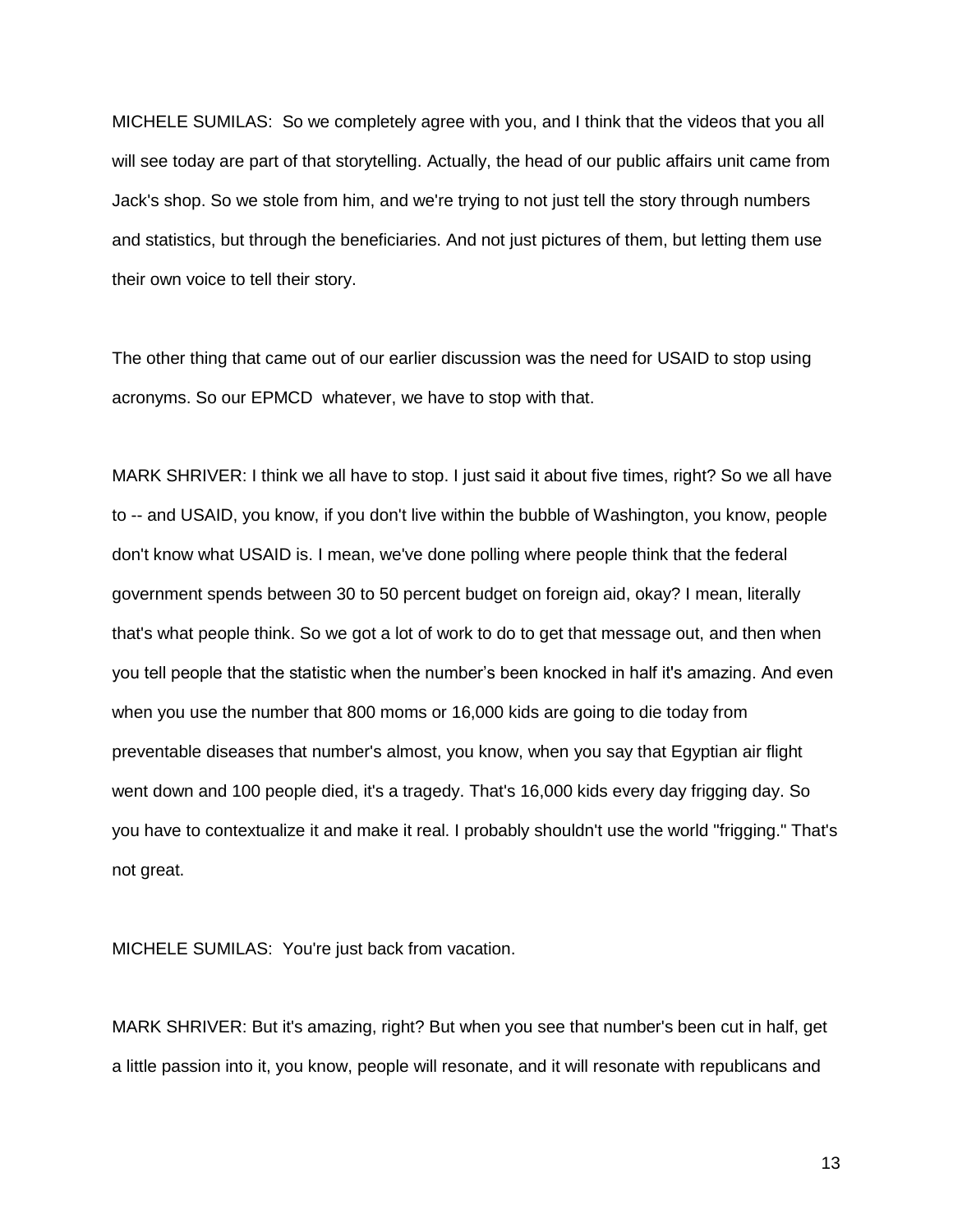democrats and independents. And that's what our polling shows, and that's what our work with, you know, grassroots. It resonates.

MICHELE SUMILAS: Well, we'll look forward to hearing questions from the crowd about communications and how we can tell our story better. I wanted to just pick up on one of the things you talked about, which is new messengers, new people to share our message and to join us in this fight.

I wanted to turn to Priya, who's got extensive experience working in lots of different sectors, but most recently is at Merck, and is working with USAID on a project around mothers. And so it would be great to hear from you, Priya, how you see the private sector engaging, where you see the synergies and how we can all move forward to get to be SDG.

PRIYA AGARWAL: Yeah, so first of all, thank you for inviting an unusual player. We don't always get invited. I think we've learnt that it's absolutely critical to have the golden triangle. So, yes, you need civil society, yes, you need government, and you really need private sector at the table if we're going to accelerate progress. So we've had great success, but we really need all of us working together.

I love the report. I think all three areas are priority areas: data, messaging, financing. Interesting perspective on the fact that you said we're new to Capitol Hill. The reason you should leverage the private sector is we're not new to Capitol Hill. We just don't use our channel for these messages because we're always focused on our messages, and we want to. So actually we have plenty of face time, but let's start using it for global health challenges and not just whatever industry's talking about for their own good.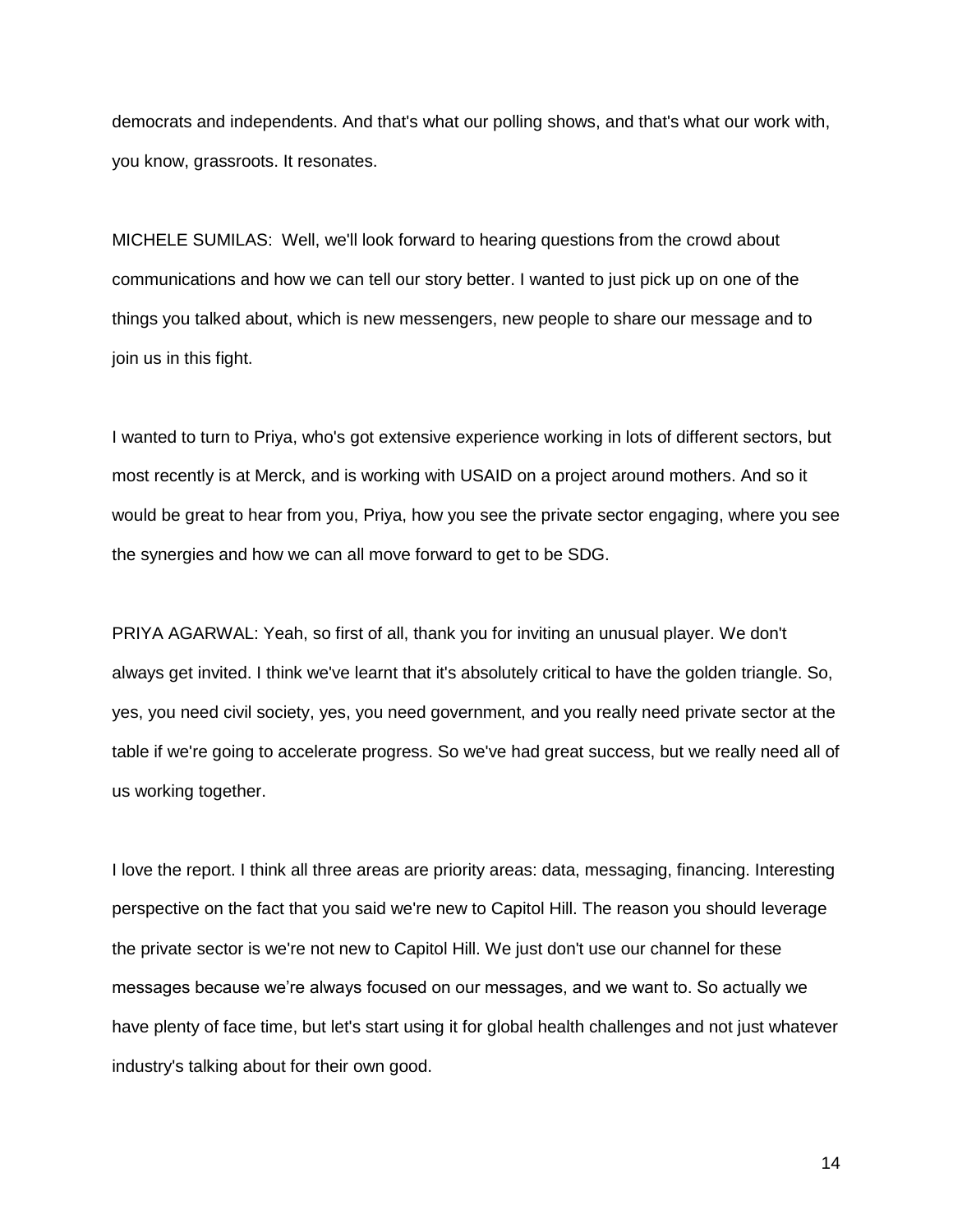I do think something's missing in the three item agenda, and that's private sector expertise. So historically when you talk about private sector engagement, and I was the same when I was on the public sector side, it was "will you fund my program?" We are leaving so much on the table if you're only asking private sector for money. So I'm hoping as the SDG's become more sort of holistic in terms of development, we also have a broader perception of what private sector can really offer. So, like, at our company at Merck we have experience and expertise that is really relevant to global health challenges, specifically around scale and sustainability.

And I'll never forget what John Quick [spelled phonetically] told me when I was starting in this job from MSH, and he said, and I've read the papers, in public health it takes from idea to implementation of scale, depending on what paper you read, it takes approximately 13 to 25 years. Industry, three to 10 years depending on which industry you're talking about. They know what's going on. It's not magic. It's in their black books. We need to use that.

So I just want to give you some examples because everyone talks about private sector expertise and engagement, but what does it mean? So Merck for Mothers is Merck's 500 million dollar 10 year commitment. So tiny, tiny pots of money when we're talking about USAID, but we really believe we need to bring our expertise to the table, and so we've been trying to find areas where our expertise can contribute. So I just want to give you two examples. One is access to life saving products. I think we all agree we need products. For example, the gel for the umbilical cord. Now, we're focused on maternal mortality. So for us contraceptives are the smartest intervention that we can invest in.

But when we talk about products I'm not talking providing products. When you go into some of these countries the products are there, but the supply chain is broken. So we saw an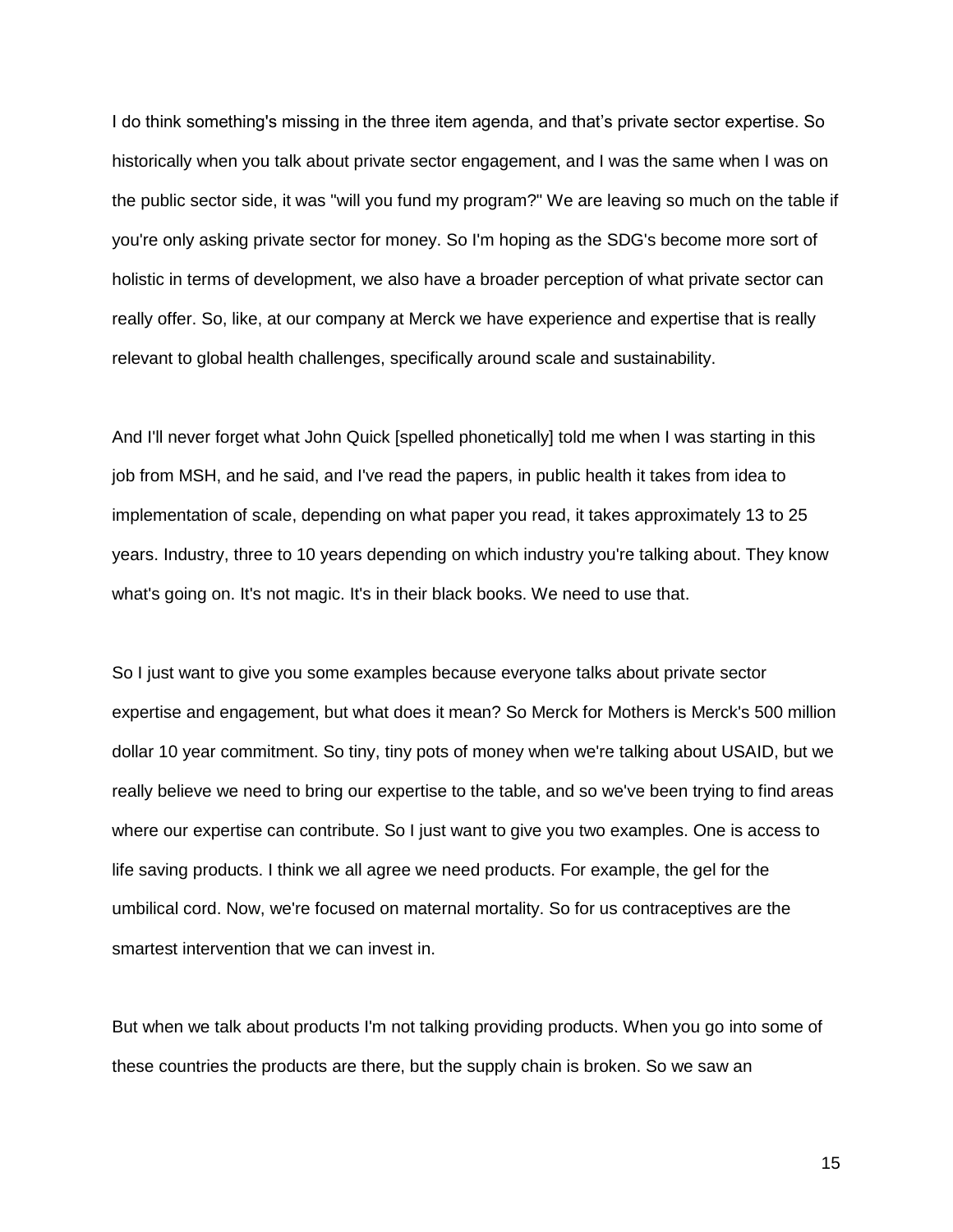opportunity where private sector could play a critical role by adapting commercial practices for public health need.

So it's a long story. I'm just going to give you what happened. Two years, that's one year short of what we gave IntraHealth, we worked with the government of Senegal, Gates, and IntraHealth. They did a nationwide coverage of this program, and in less than two years they dropped the stocks out from over 80 percent to less than two percent. Our cost effectiveness people, we have thousands of epidemiologists within Merck, did a modeling to show it's 41 percent more cost effective than a public health run supply chain, and 3.2 million women now have consistent, reliable contraceptives in Senegal and continue to do so. That's huge.

The second thing is a more obvious example when you think of industry: product development. GE, Facebook, lots of companies are beginning to innovate for resource constraint settings. We want to encourage that in the right way, right? So we ended up in a usual private collaboration with WHO. We found a pharmaceutical company that had a heat stable product replacement for Oxytocin. No need for cold chain and all those quality issues. They didn't really care about the countries we care about, right? So we decided to fund WHO to do a 10 country trial, and we are taking responsibility for all the regulation, registration for the countries.

But what expertise are we really leveraging? Merck knows how to make HIV drugs affordable, right, because of all us, we made sure they did that. So now we are focusing on affordability of this drug because that company obviously doesn't care. That's not their mandate. So we're going to make sure that heat stable carbetocin is the same price as the UNFPA price for Oxytocin.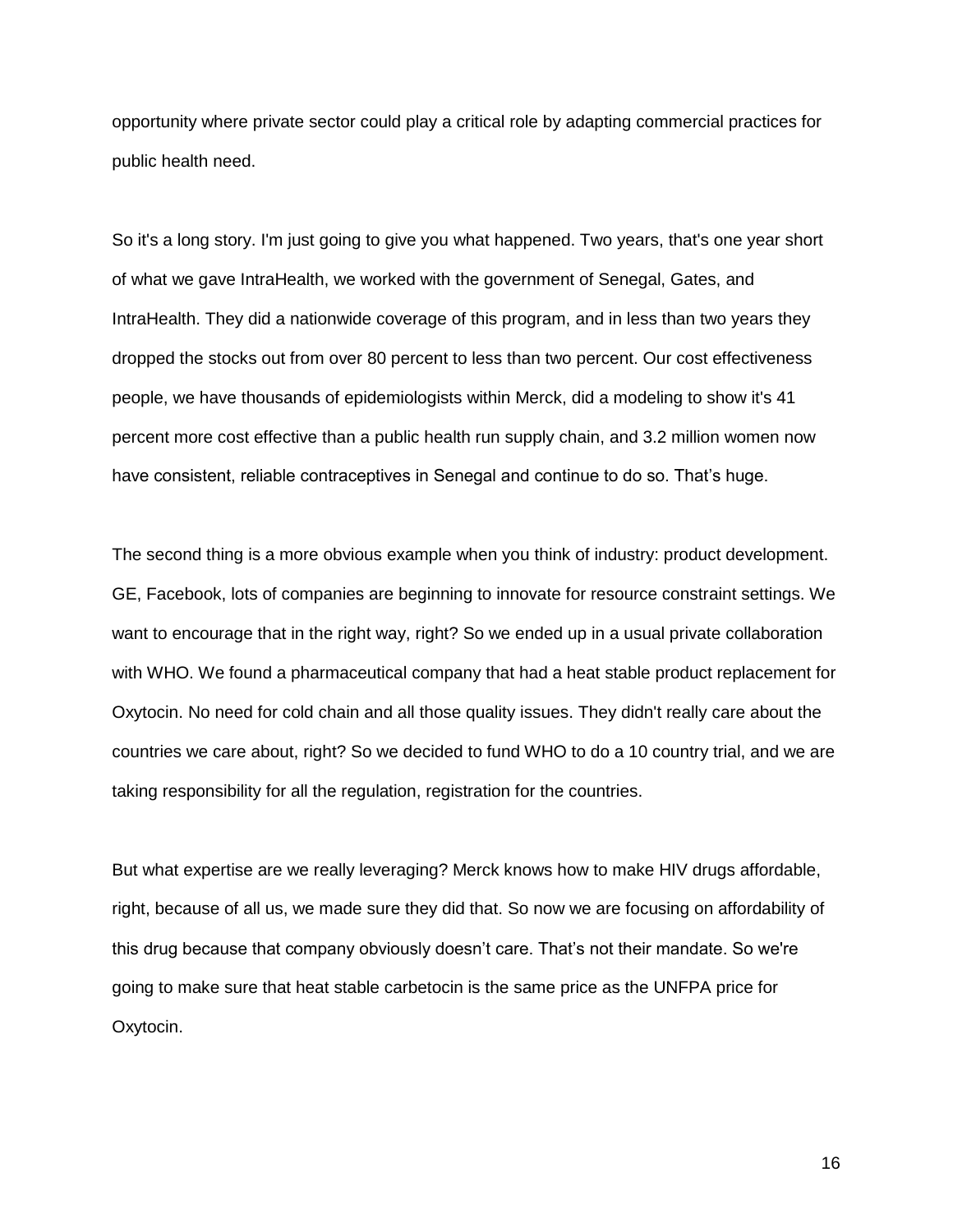So I just want to show that there's expertise in these companies, and we're desperate to help. So in summary, because I know my time's running out, I'm hoping that private sector engagement really means we focus on getting the most and the best out of companies like ours, right? Leveraging everything they know that helps them make a billion dollars a week or more for tough global healthcare challenges.

But I ask you when you sit at that table with them don't just ask them what they can do for you, ask what you can do for them. It's probably very minor, right, but it's critical because that's a true partnership, and that leads to real impact. So I'm delighted that I'm here to react on this report, but we weren't there at the table at the committees where we could have had input around messaging and data and how we approach some of these things.

So I'm just excited that there's more interest in private sector engagement because I want to play Robin Hood and take everything that works in private sector and bring it to global health. So I'm looking forward to new models of cross sector collaboration, and I'm really hopeful that that's what will happen as we move forward.

MICHELE SUMILAS: Thank you, Priya, for that. We value our collaboration with the private sector. And actually there were a few people on the panel from the private sector, mostly from the communication side honestly, and not so much from the pharmaceutical industry. I just want to pick up on something you said and pull some threads together--where you talked about the need for better supply chains and health systems in countries, and this idea and the fact that it's the the last mile of children we're going to have to reach will mean that we have to really focus on strengthening health systems and really get to the bottom of things.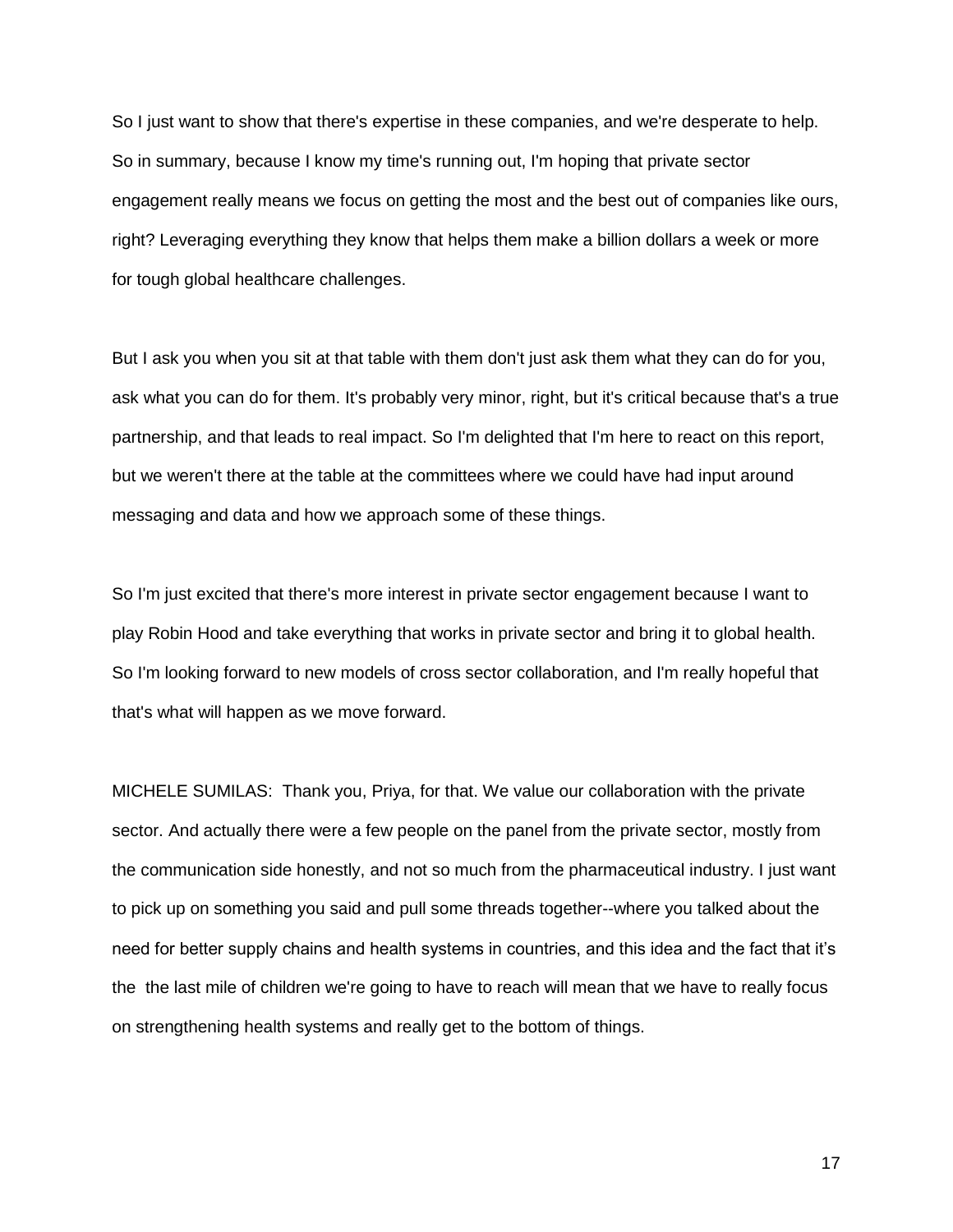One of the things that USAID really values is our Foreign Service National staff. These are the staff who are in countries and are in missions who are the backbone of what happens here at the agency because they don't leave, they don't move, they don't rotate, they are always there in the mission. So I want to thank Esthete for coming all the way from Ethiopia today to be with us. His expertise is enormous. He leads our health system strengthening efforts both at the USAID mission and has done similar work at the Ministry of Finance and Economic Development in Ethiopia. I want to ask you where you think we can have the biggest impact on health systems and how we can integrate health systems work into our child survival programs. And finally just so, you know, there's a big push for results and impact: how many kids are we saving; how many drugs are we distributing; how many bed nets. But at the end of the day, how do we show the value of health system strengthening as well, which is really what we need to get to the end?

ESTHETE YILMA: Yeah. Thank you so much for this opportunity. I just came from Ethiopia, and I'm very much happy to be part of this event. The light is disturbing me. I don't know how my head is reflecting the light on you.

# [laughter]

[inaudible] I don't want to repeat what have already been mentioned in terms of the achievements in reducing child and maternal deaths during the last two decades. Particularly in my own country, Ethiopia, we have observed significant changes in the health sector, particularly on child health, we have achieved significant improvement. I'm very much proud to be part of the generation who has brought the changes.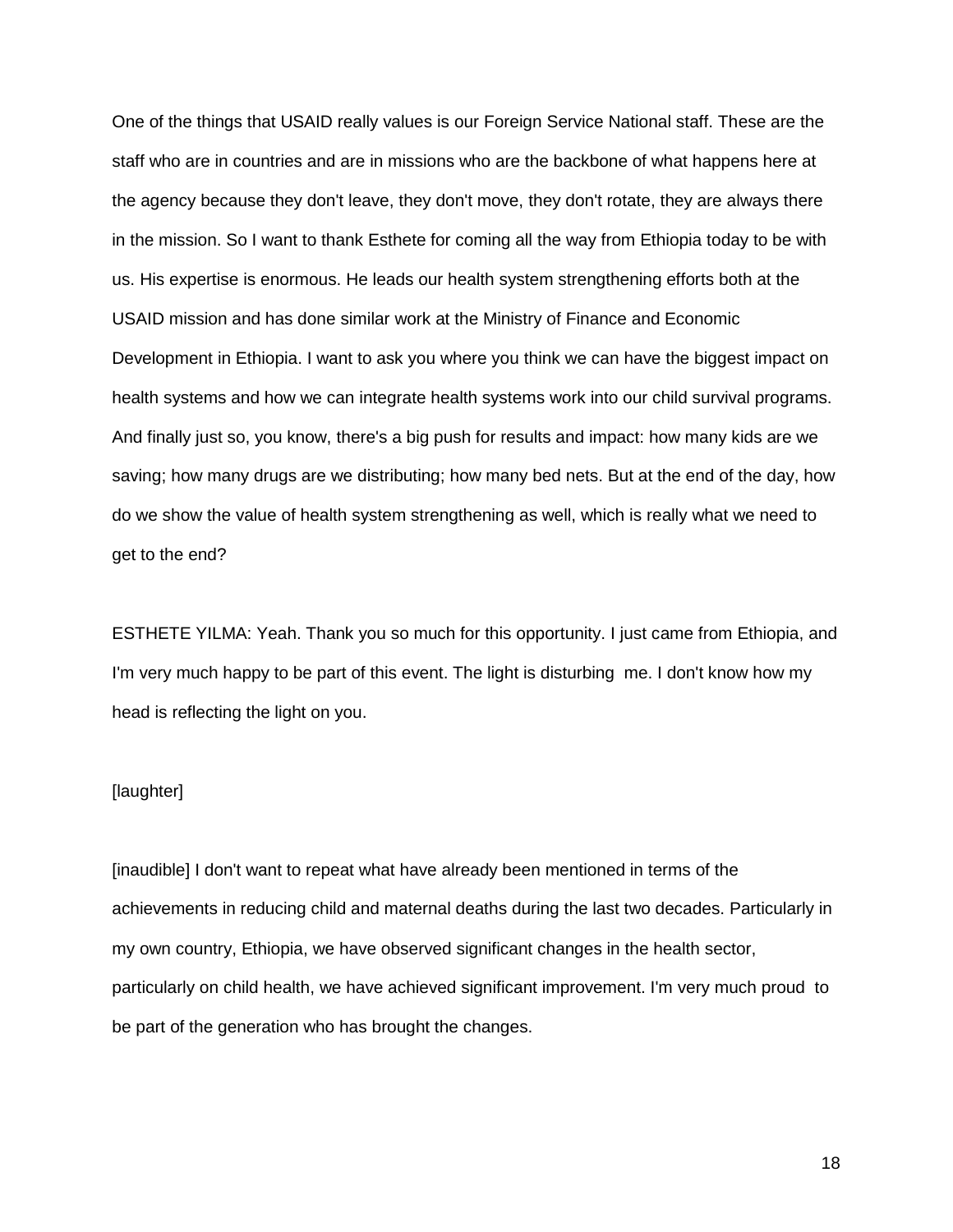What are the factors, which have contributed to the successes in the child and maternal health? There was a global movement, to achieve millennium development goals (MDGs). . All health sector actors joined hands more than ever to achieve those goals. It was very exciting to see the commitment generated both in terms of financial and technical support to achieve MDGs. Special kind of commitment was also generated in host countries. In addition to that there was economic growth in many of these developing countries.

Another major factor observed in many countries was the engagement of the community. Here it is important to mention the Ethiopian Health Extension Program. How many of you know about the Ethiopian health extension program? Thank you very much. You are familiar with this amazing community based health program. They played a critical role in expanding community based health services in the country. These are some of the factors that contributed to significantly reduce maternal and child deaths.

All right, now, what are the current challenges? The current major challenge is that we are dealing with an unfinished agenda. Deaths are still there; the infant death, child death, maternal death. Obviously, the agenda is unfinished. The political administration can change, but the need to address this huge challenge is prevailing. There is a huge financial gap to achieve Sustainable Development Goals (SDG). The other challenge is focusing on my own country, there was huge expansion in facilities, capital investment, training of professionals.

But the system is yet not fully functional. Therefore, quality is an issue in many developing countries. If we are serious about ending preventable child and maternal deaths, then, quality and equity are extremely important. This requires putting in place properly functioning health systems. My background is health systems and don't be surprised if I'm pushing the agenda into health systems.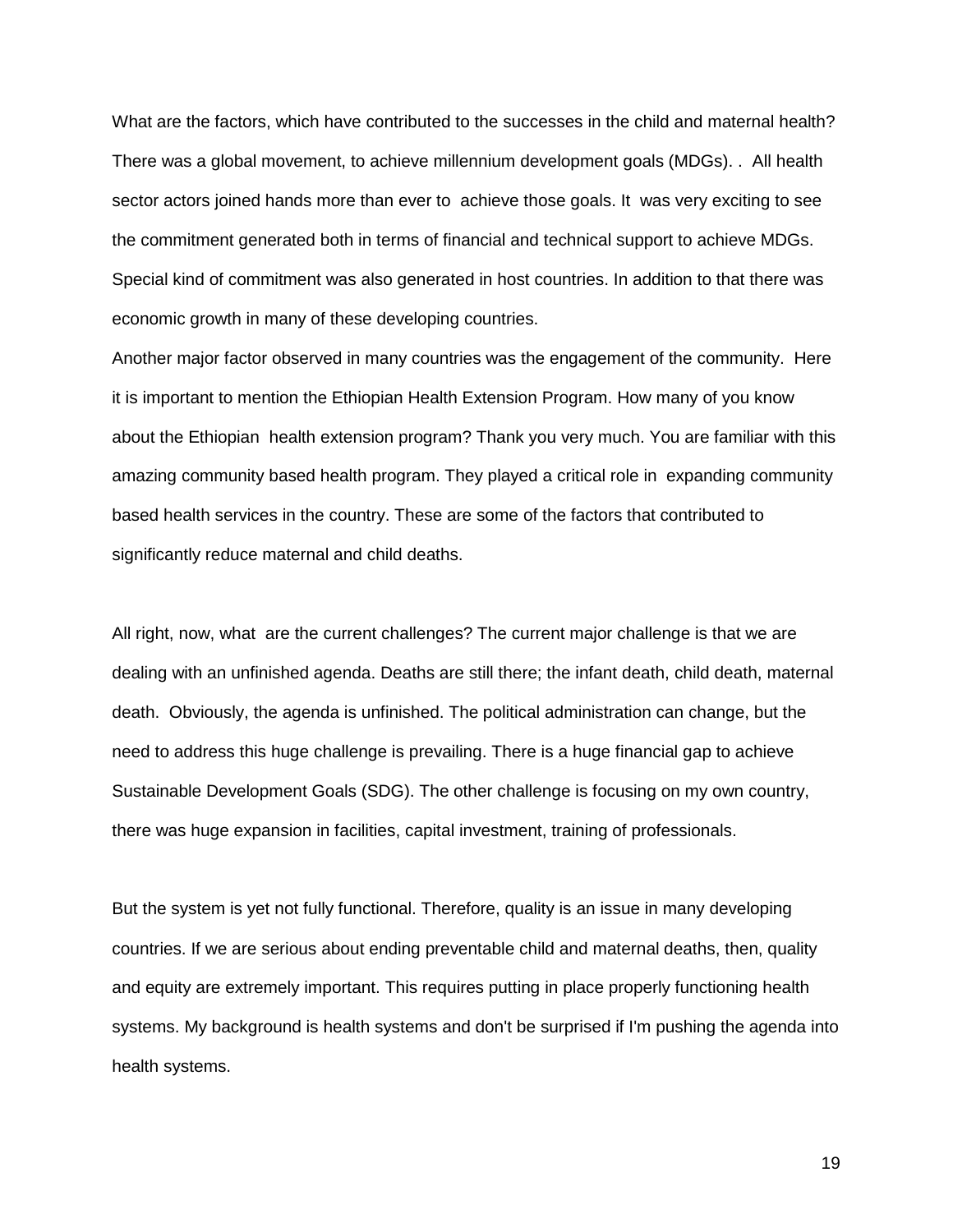There is another issue which we are observing already -- donor fatigue. Donors may reduce their financial support to the health sector in developing countries. Therefore, there is a need to consider expanding and scaling health financing options. That is what the global financing facility (GFF) is all about. To focus on domestic resource mobilization and engaging host government in financing health sector. Unless we engage host governments in mobilizing domestic resources, I think we may not be able to achieve SDGs.

How can we further focus and be accountable to our investment (USAID's investment). I think dealing with preventable child and maternal deaths is not similar with dealing with malaria or HIV investments. In alaria or HIV/AIDS programs, one you can associate USAID's with a result. Maternal and child services are broad national health services to which USAID Is party. We may resort to USAID's contribution and not attribution. We may look into the issue from a different perspective; from the financing perspective. Again this is about GFF approach, it is about smart financing. Smart financing is about allocating efficiency, and it is about technical and operational Therefore, priority setting requires exploring proven efficiency driven evidences. Which in turn may require evidence generation. It is expected that GFF is moving in that direction.

Another very important consideration is looking into USAID's comparative advantage. For example, Priya mentioned the importance of commodities. It is true, that if there is no product, there will be no health service. In terms of USAID's comparative advantage, should we put our money into the procurement of commodities or should we provide technical assistance or technology transfer. Should we focus on health commodity security by engaging host governments to buy those commodities or should we buy for them? This is the kind of issue - we have to consider when we make investment decisions.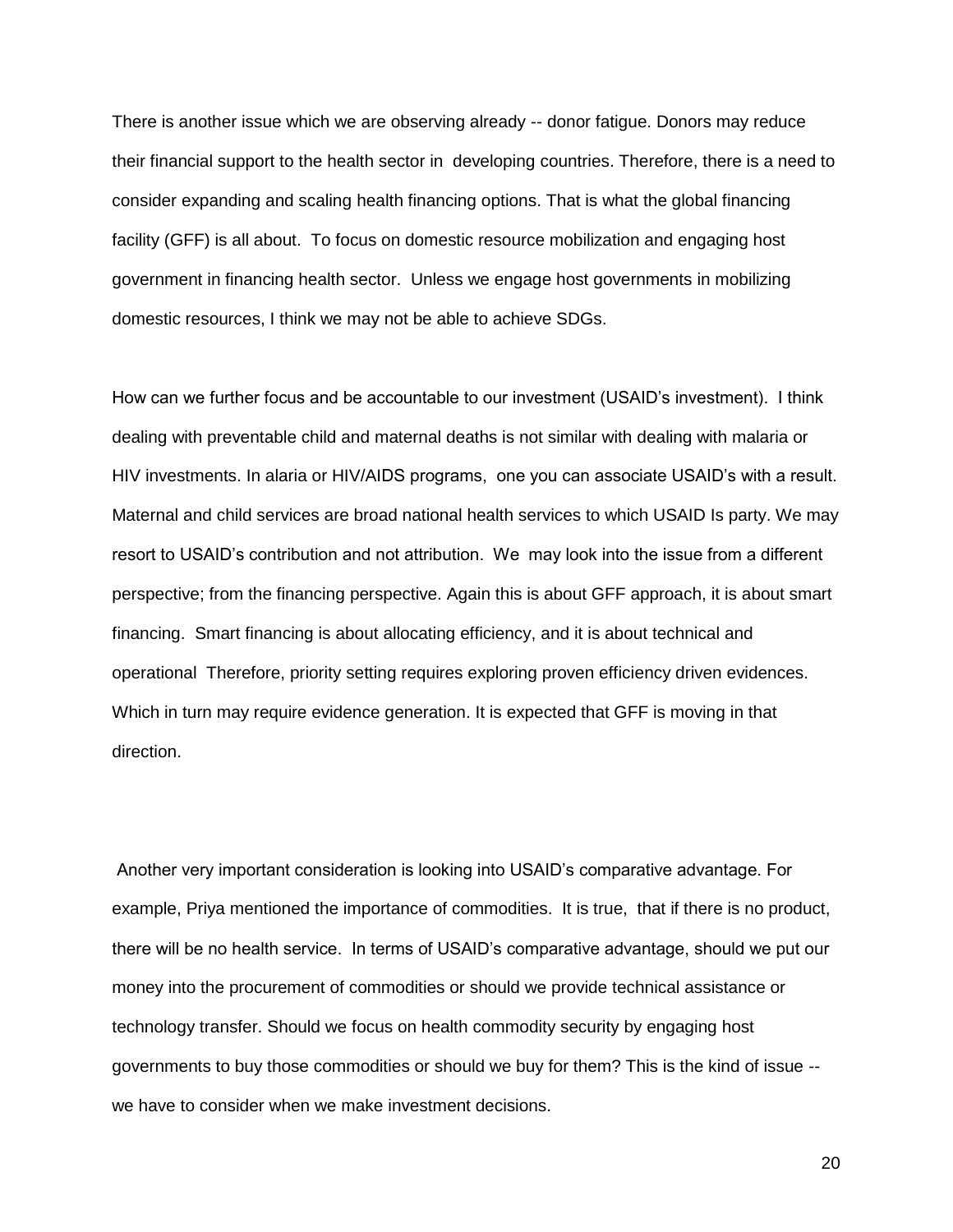Another important approach is to promote country ownership and work through country platforms. We have to support the government to have appropriate strategies, platforms policies that will help to achieve common objectives. We have to work hand in hand with the missions host governments.

And finally, an issue which is always dear to my heart is gender. Gender should be the core of our interventions and our programs. We have to learn from the health extension programs in Ethiopia: more than 38,000 female frontline health workers have done incredible and amazing work in institutionalizing community solutions.Thank you very much.

#### [applause]

MICHELE SUMILAS: Thank you. I just love having the perspective from the mission. I think it's fantastic, and really brings it all back together. It's one thing to see it on a screen, but to have you here with us is really wonderful. I'm going to turn my last question to Elizabeth Fox, who is kind of a hidden hero here at USAID. I don't know if many of you know Elizabeth, but she has been in the Health, Infectious Disease and Nutrition Office for as long as I can remember. And she was really the champion here with Kelly Saldana and a few others, in pulling together the vision that we have today. Which is, how do we really drill down at a country level using our health implementation plan which is developed in coordination with our missions to make sure the right interventions are being done in the right places at the right time?

So I just want to say thank you for really driving it. This is the report that everyone has, the Acting on the Call Report, which is displayed here and I'm sure is in the back, it is her brainchild and many staff here at USAID, so I want to say thank you.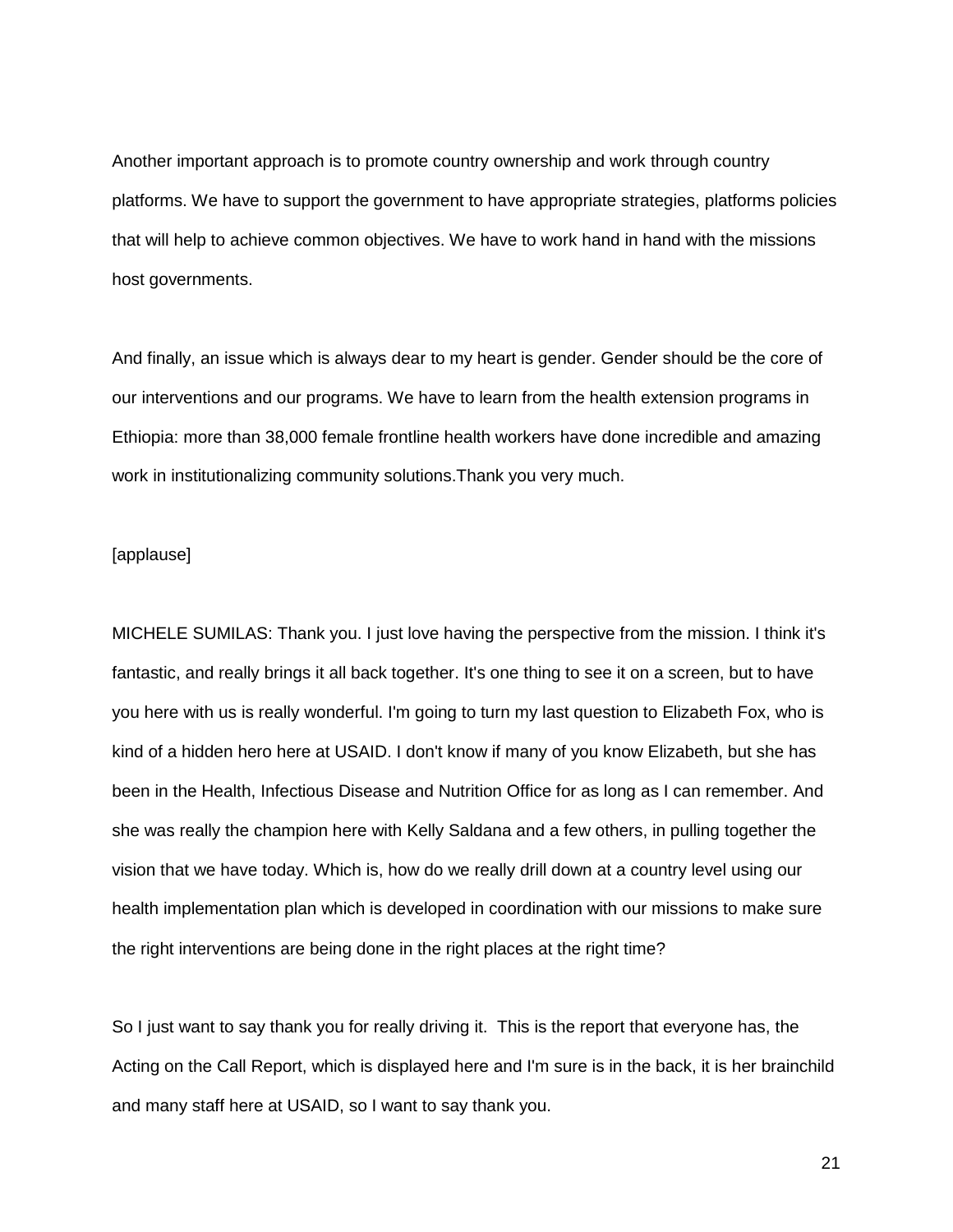I turn to you on the last question and say that evidence and data are a core piece of what we do. One of the recommendations in the report focuses on how we measure success and how we communicate that in a way that is consistent across years. It needs to tell the true story and measure what we need to measure to know if we're going in the right direction or not. So the question would be, how are we thinking with the global community about measuring success and what's working, what's not, what should we be thinking about as new alternatives?

ELIZABETH FOX: Good. Well, thank you, Michele. And I also want to thank the panel because the panel has absolutely pounded us on that question. On the question of data and measurement, and we thank you. We needed to be pounded, but we got there.

So numbers are kind of the opposite of these stories. I mean, numbers can be really dry. Numbers aren't people. Numbers are numbers. So, what I'm going to talk about in terms of numbers can be a little dry, but I'm going to try to make it come alive to answer your questions because I think these are real questions and I think I get these questions about how do we do this more efficiently and how do we make sure we're doing the right thing. You can't do that without data, and you need to have that data. And GFF's not going to work with that data. So data's important.

So we at USAID, like all of us here, start with the big picture. And what we have in terms of the global picture, is lives saved. And that's a very important picture. It's a very important number. And I think everyone today has been talking about how that number has-- the number of lives saved has increased and the number of preventable deaths has decreased. So that's a really important number, but that's a big number and it's a number that we all contribute to.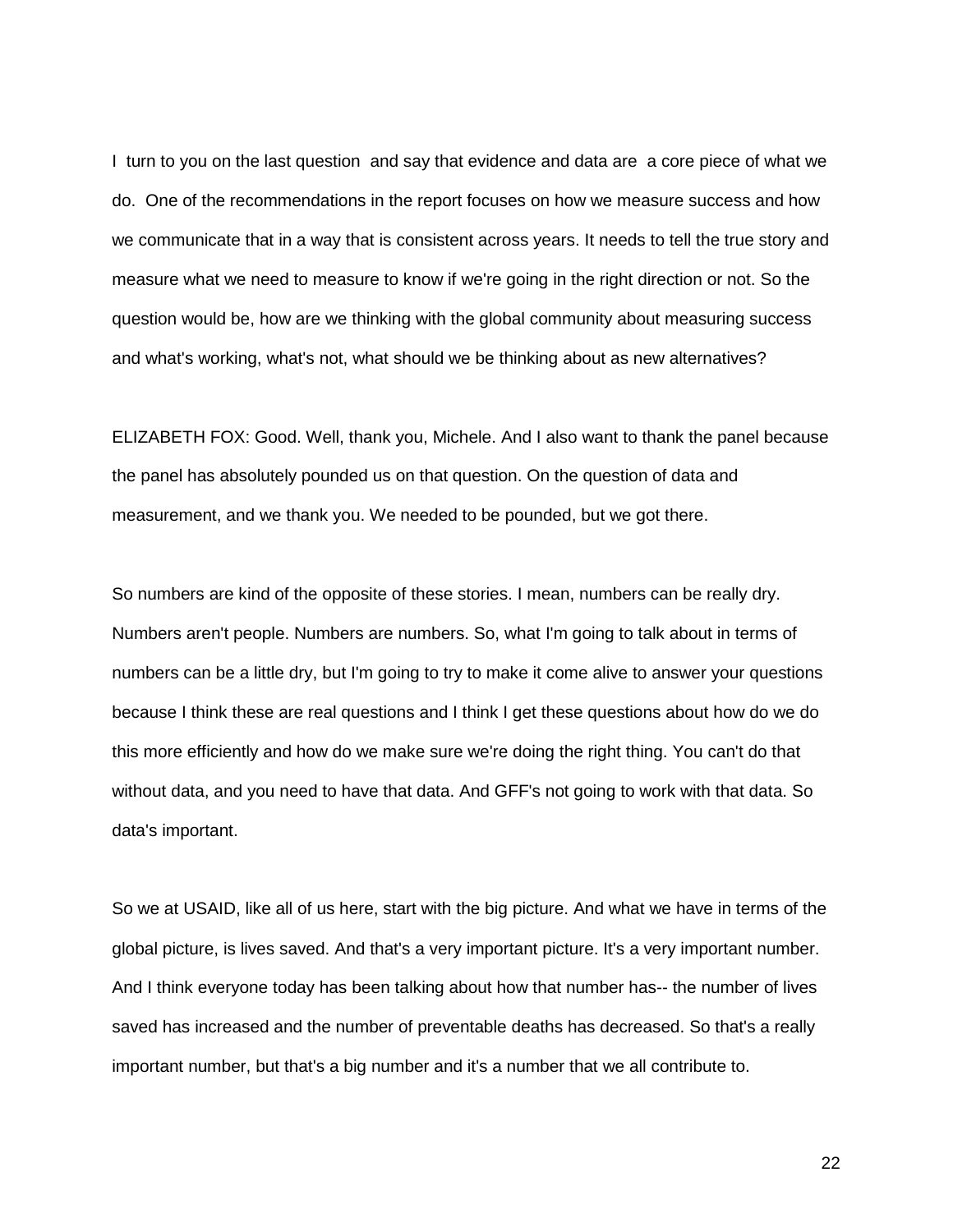So at USAID, we tried to get that down a couple of levels and make sure one, that we're saying things that are real and that can really be communicated to people, but also to get that number to a place where we can focus on data that will be useful for us. Because if we just know the lives saved number, it doesn't tell us what to do. And it doesn't tell us what interventions are effective and how we can measure if our interventions working with countries are effective in achieving what we want.

So what we've done in our unpronounceable acronym, ending preventable child and maternal deaths, is focus on these key interventions and focus on interventions that really work, and these are interventions that are proven interventions where there's sound scientific data saying if these are used by X percent of the population, here's the number of kids you will save. And you all know these interventions. We're looking at things that can improve water sources, washing your hands, breastfeeding, contraceptive prevalence rate, women delivering in facilities, use of ORT, I can go on and on.

These are things that are proven. We've known them for a long time. These are things we don't need to reinvent. So we benchmark progress in all of our priority countries for these interventions. But then we go a step further because we don't only look at where they are, we want to look at where they could be. And where they could be has to be realistic. It can't be if everyone were Switzerland this is where we all would be. It's, where have your neighbors achieved success in this? Where have countries that are very similar actually been able to get their immunization rates twice as high, or their exclusive breastfeeding rates twice as high? And what would you get if you could do that? It's a communication tool. It gets in a little comparison. It gets in a little competition. But that's what this report does. It looks at best performer and it looks at how you can get to that best performer.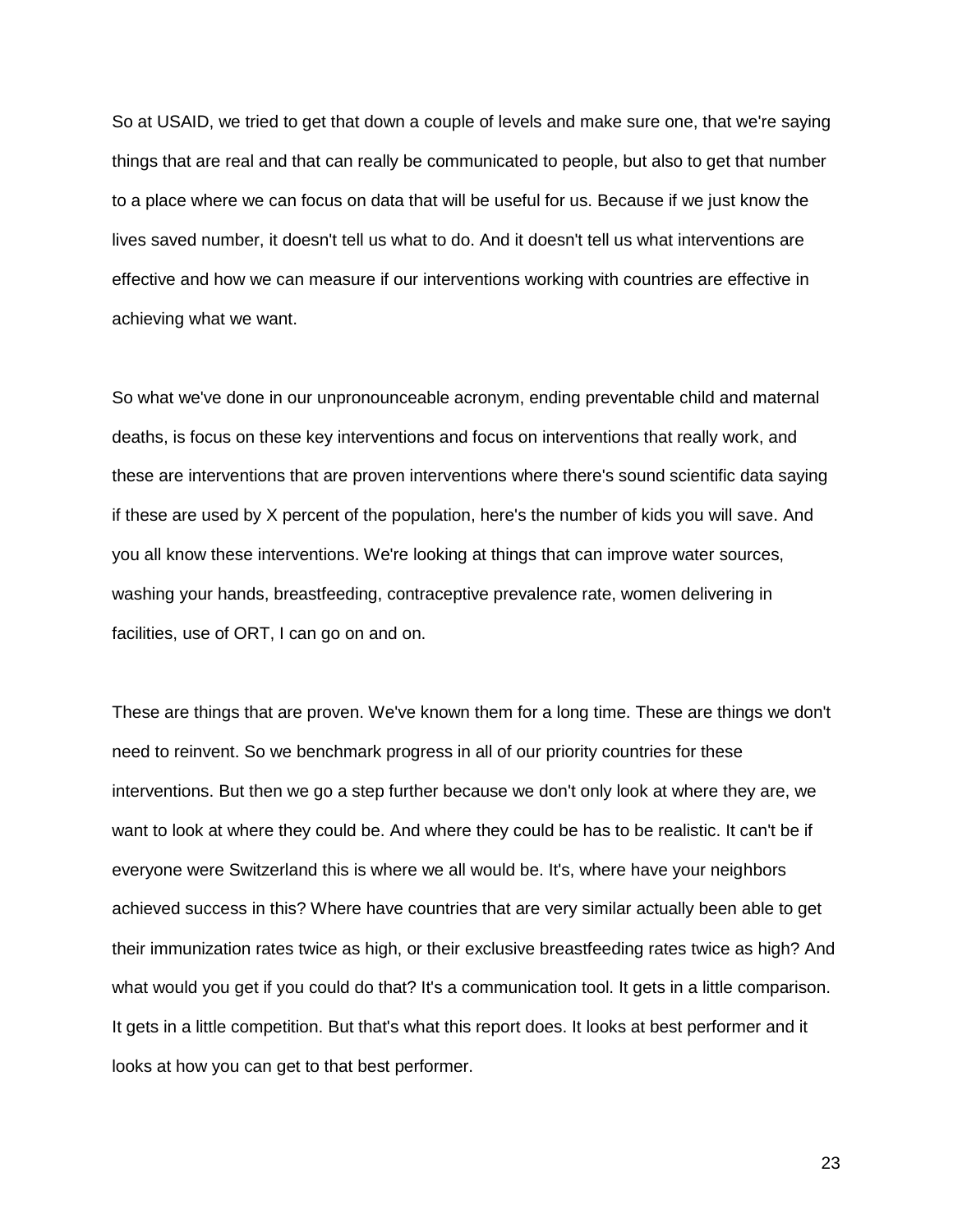So, historically, we've tracked these data with survey data, but increasingly what we're seeing, and it comes very much to the question of country ownership. Is this kind of data has to be built in to routine information systems and routine health information systems in country. It's not USAID going, or other partners going in and measuring things from the outside. It has to be owned by the country. It has to be part of routine collection. So we're going beyond surveys to work with countries-- part of health systems-- to get that routine information in there.

We also can't wait around for every five years, or every three years [inaudible] wait until the end of a report coming out, we really need to get more real-time tracking. Because that's the only way we're going to get course correction on things. That's the only way we're going to know if a nice video like that works, or if a nice video like that just absolutely falls on deaf ears. So we're working with countries and with our partners across the area to get real-time tracking. And that's what we hope to do and that's the big challenge, I think, is to get routine information systems to get real-time tracking and to get process indicators that are specific to where our money's going. Because that's what Congress is asking us. They don't want to know the big picture. They want to know, is your money-- and is American taxpayer money-- being spent efficiently? And that was the whole question of the ASIS panel and the panel we've been working with.

We need to track effectiveness and we need to track efficiency. And we need to measure things differently. The interventions are tried and true and we know what works. We need innovations in measurement and innovations in real-time tracking so that we can do this without spending all our money measuring things and spend a lot more of our money actually doing things.

So those are our challenges, Michele. It's trying to get that whole package together and get it together in a way that doesn't put people to sleep when you talk about data, but let's them understand kind of the vibrancy of this field as it goes forward. So thank you.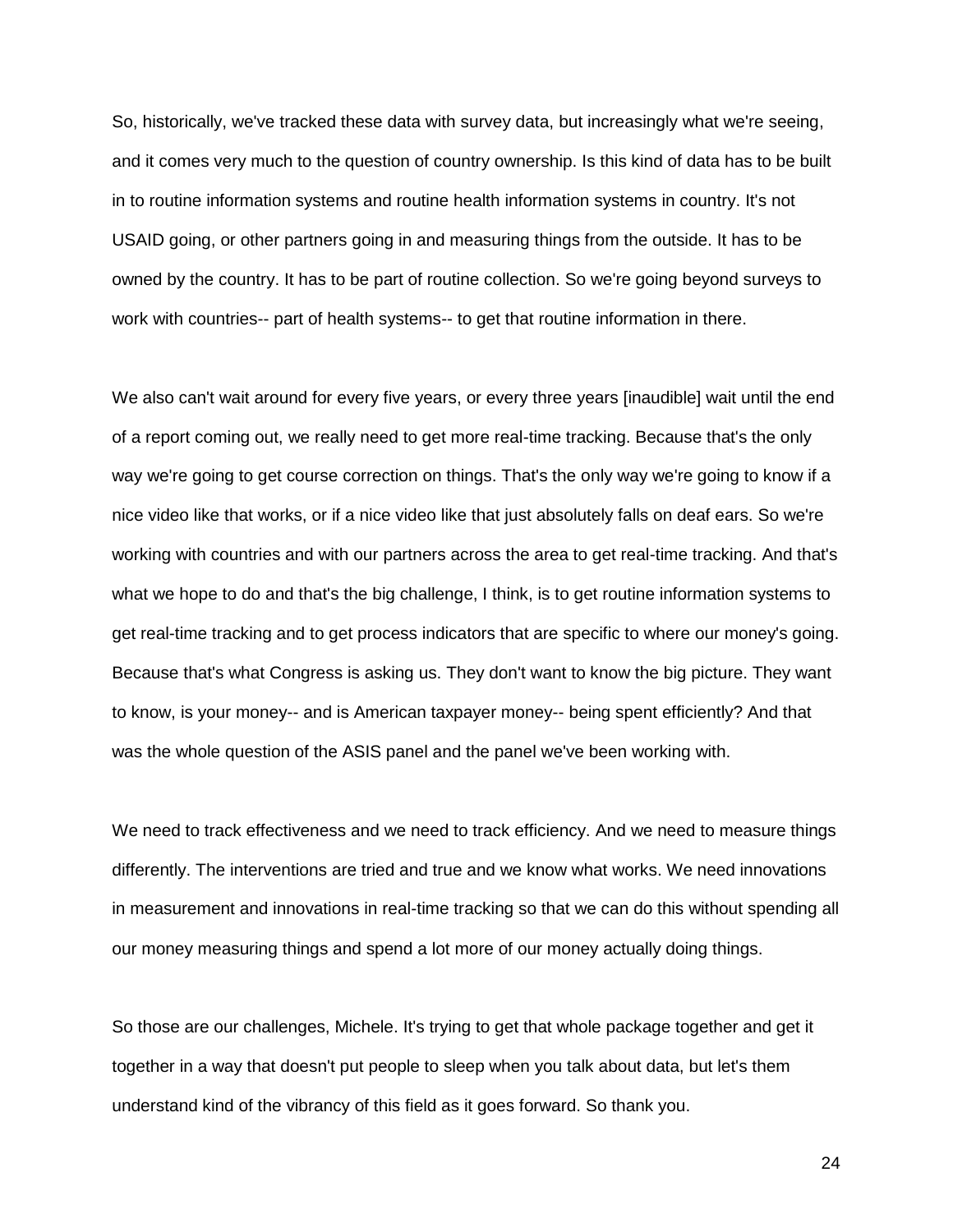MICHELE SUMILAS: So thank you, Elizabeth. That was really great. So, what we're going to do now is we're going to turn to the crowd because one of the things we find valuable about ACFVA meetings is taking input from the floor and then having a dialogue around the recommendations. So, let me take the first question. I think there are mics that are running. And if you want to direct your question to someone on the panel, you can do that. Or I can pick one of the panelists after hearing your question. Please identify yourself when you ask your question.

JOHN COONROD: Great, thank you. I'm John Coonrod with the Hunger Project. My question's for Mr. Yilma, and I'm really interested in health systems strengthening at the local community level. And I know that Ethiopia has a very strong woreda zonal governments, strong decentralization. And I'm curious as to how the strength of that local governance system as a whole relates to strengthening the health system in particular.

ESHETE YILMA: Should I answer now?

MICHELE SUMILAS: Yes, sir.

ESHETE YILMA: This is a very interesting question. What I'm learning from your question is that you have got a deep knowledge about Ethiopia because as you rightly observed the Ethiopian federal system have given significant authority to the regional states and to the woredas. Woredas are districts. As many of you know Ethiopia has a sector wide health program, but the decision on the amount of budget that goes to the health sector is not made at one.Therefore, there is a huge disconnect between one health sector program and the decentralization, which is very deep in its nature. The MOH, creates consensus and agreement with the regions to work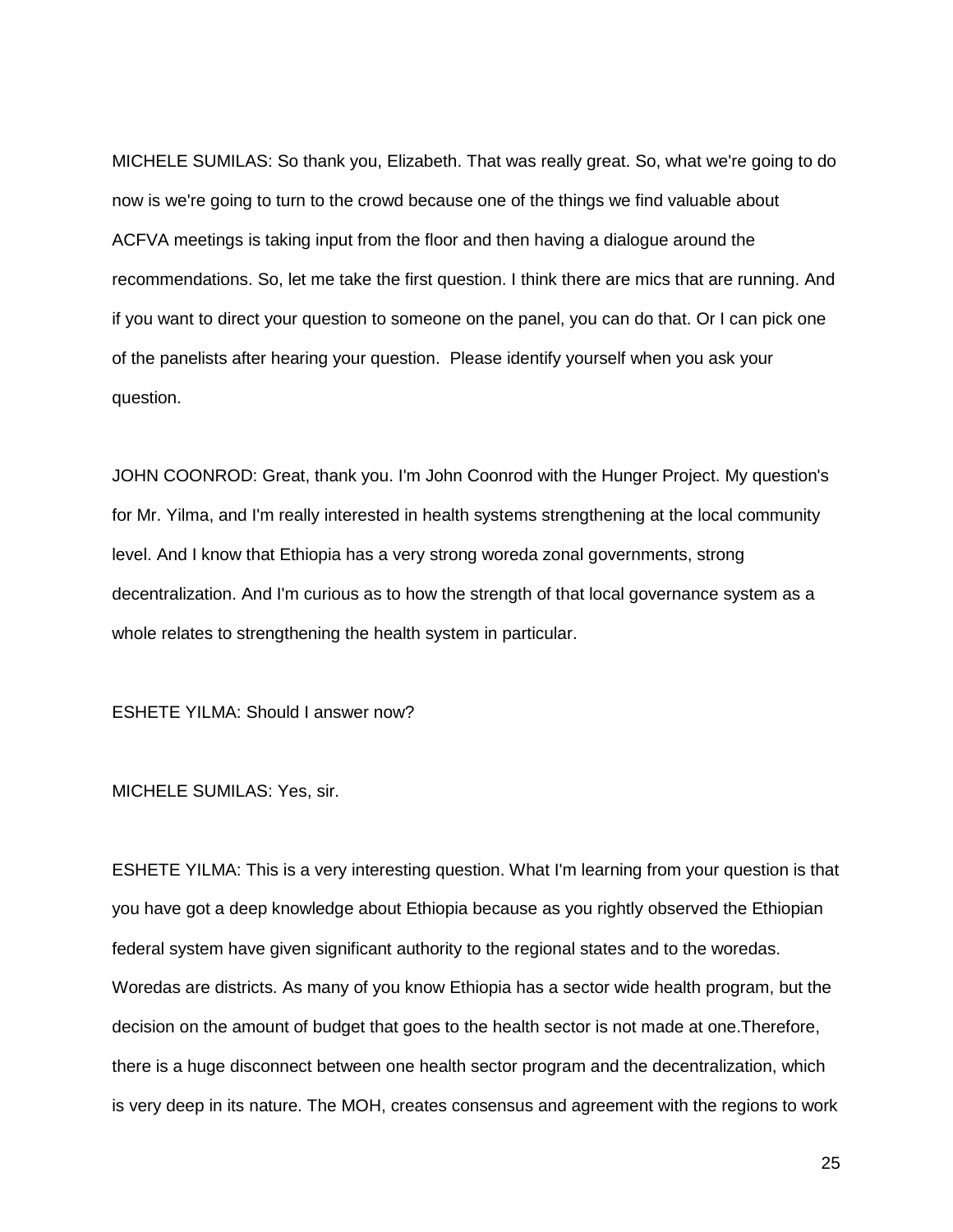on the shared health sector vision, priorities and targets to address this issue, and it is working very well. As it appears now the federal system may not affect the implementation of health insurance schemes upon which the country has embarked.

MICHELE SUMILAS: Thank you very much. Another question from the floor? This woman here.

AMRITA GILL-BAILEY: Hi, my name is Amrita Gill-Bailey. I'm from Johns Hopkins Center for Communication Programs. So I work in the field of behavior change, social and behavior change communication, and my question is for Elizabeth Fox. I was delighted to hear about this real evidence in collecting standard and uniform data. You know, we are also reliant on the DHS demographic health survey to collect information from various countries and our struggle is always finding a way of uniformly collecting data on social and behavior change. So, thank you very much for that and I know HMIS, you're with the health management information systems. These are very robust and in almost every country that we're involved in, but to see this kind of movement is exciting and I'm wondering if you could comment on how you see this going forward and as well, how we in the community might be able to track this. Thank you.

ELIZABETH FOX: Thank you. And thank you for asking that question because this is obviously a real passion of mine. I've heard too many people say we've done a social and behavior change program and five years later we figured out it doesn't work, which is kind of sad. So the real-time tracking is key. And the real-time tracking on behaviors comes to three things I think. The first is knowing-- you're tracking a behavior. You're not tracking a process. You're not tracking how many people listen to a radio or how many people attended a meeting. You're looking at actual behaviors.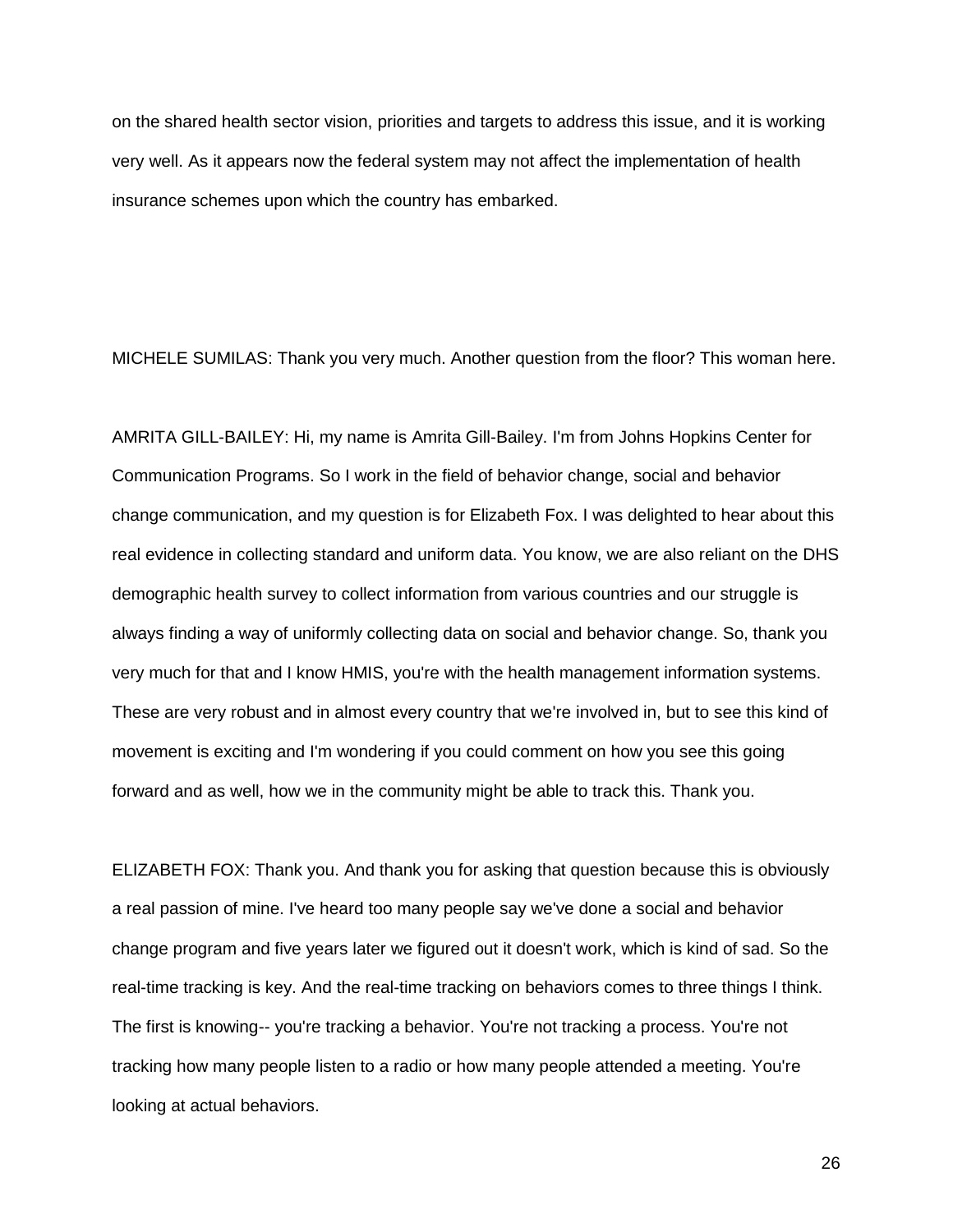And then you're looking, I think is the way to-- the second part is to integrate it into routine data collection. And a lot of that can be done through projects that are ongoing or through country systems looking at, for example, attendance in clinics or adherence to drugs regimes on different disease areas. Thinking smarter about what kind of data's already been collected and how you can relate that to some of the behaviors you've identified. And the third part, which is I think an incredibly exciting area and you probably know the executive order last year from the President on social and behavioral sciences, and so we're working with the White House team and with a lot of teams across the government on looking at some of the quicker ways to do rapid RCTs to actually test some of these.

And this is standard practice, I know, in industry. You guys have been doing it for years, but we're just beginning to think how and see how this will work in some of the really key behavioral and social and community programs. Because we know the behaviors and that's where the medical science comes in, but now we need to bring the behavioral science and behavioral economic science in. So those are our three steps.

MICHELE SUMILAS: I was wondering if there was any question on the side because I realize I keep focusing here. No? This gentleman here with his hand...

NECTON MHURA: Thank you very much, and I would like to congratulate the panel for the wonderful presentation. I'm Necton Mhura, the ambassador for Malawi. You will note that Malawi has made some strides in reducing maternal deaths and child deaths largely due to the support we get from USAID and the cooperating partners. Talking about partnerships, this question goes to Elizabeth and Priya. The SDGs, I talk about partnerships as part of the implementing strategy for the SDGs. How do you see how do research institutions like Johns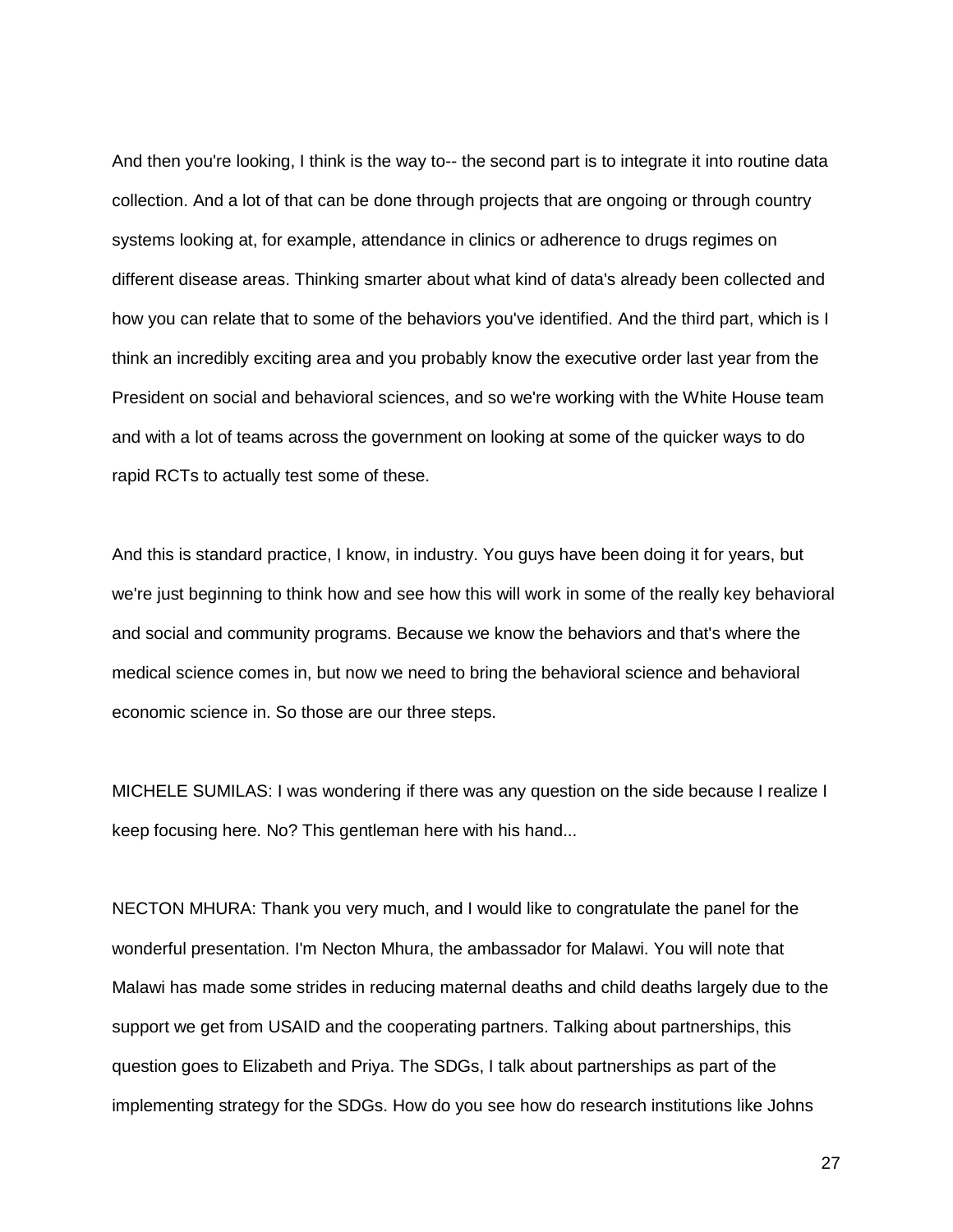Hopkins, academic institutions, as partners? I would like to relate a little story that I picked up. A perhaps little known university in Houston, Texas has done quite some wonderful work in Malawi developing a CPAP machine. A normal CPAP machine costs about \$7000, \$6000, difficult to maintain. But this laboratory in Houston, Rice University, working with local partners in Malawi has developed a tiny CPAP machine costing about \$500 to \$600, and it saves lives.

I thought I should tell this story to see how partnerships can work with regard to innovations industry. And for your state it would also be value for money, that you get more for the dollar, and how you see that kind of partnership for innovations, especially in developing countries where we need solutions that we can manage because the \$6000 CPAP machine, if it breaks down, it's very difficult to maintain. But this \$500 one, we probably can replace it several times over if it does break down. And it can actually run on solar energy, I believe. So the question is, do you see research institutions, academic institutions, how do you see yourselves, the two of you, working with research institutions, especially in view of what the SDGs are saying in terms of implementation. Thank you.

PRIYA AGRAWAL: Thank you very much for your question. I think your story was critical so I'm going to first if that's okay, because we are actually working with Rice. We very focus on maternal mortality, so we look to the CPAP, and I'm not sure if I can actually share the innovations because it's their IP, but they've got two or three maternal health innovations which are as critical. And what we've been doing, because we need an innovation pipeline, like how do we support innovators, what we like about Rice, and there are others that are working in country, in partnership with the local-- however, and we get a lot of people coming to us saying, "We've got a great idea. How are you going to help us scale?" What they actually needed was threefold and a little bit more supportive if you ask my innovation lead, they didn't really understand their market.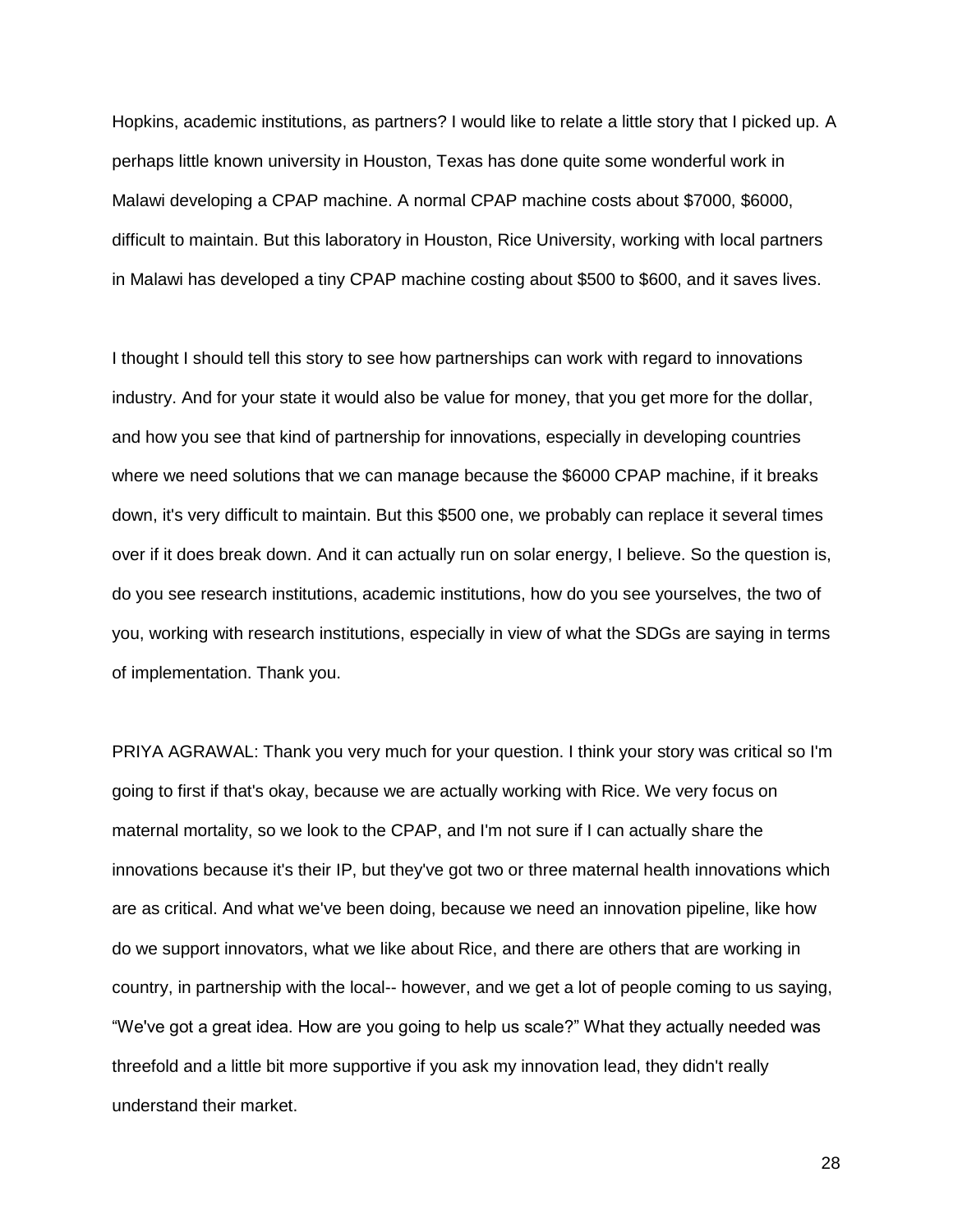So they have a great idea. I call them an innovator, not an entrepreneur. They didn't really know their market. It was really expensive in terms of the affordability conundrum. And actually, their communications and how they were measuring impact, it was going to be really hard for them to go and get VC funding and things like that. So what we're doing with them is saying-- I mean, company like ours have a whole laboratory of people who know how to make devices, et cetera, more affordable. So we're helping them on the materials side. We're definitely funding their next phase of work that they need to do which is really early, early trials to get them to proof of concept.

We're also supporting them to be able to get funding from not just us but actually the V.Cs that can give lots and lots of funding but are interested in emerging markets. Now that's key. When they came to us, it wasn't actually going to be affordable for anyone in Malawi, but they do have a great business case for dual market approach. So we said let's help you, right. These VCs are normally interested in America, it's a great solution for America, but how do we insure that Malawi stays in the picture. So there's lots of things we can do. We need those academic institutions working with in-country partners. That's what brings the credibility and the innovation to us. And there's lots of expertise that we can provide to insure that they get into a really good place for scale.

However, we haven't got to this stage, but I know USAID is doing this on other products and other innovations, there are multiple ways where an organization like USAID can help us, if I'm Malawi, Rice, and ourselves. And that's actually-- So in the form of backstopping risk. So suppose we decide that we as a company are going to invest in that particular innovation, right. What USAID can do is say, "I'll tell you what, we'll backstop your risk but all the work that goes into the R&D process, et cetera, if nothing comes of it, we will then fund a certain amount." I'm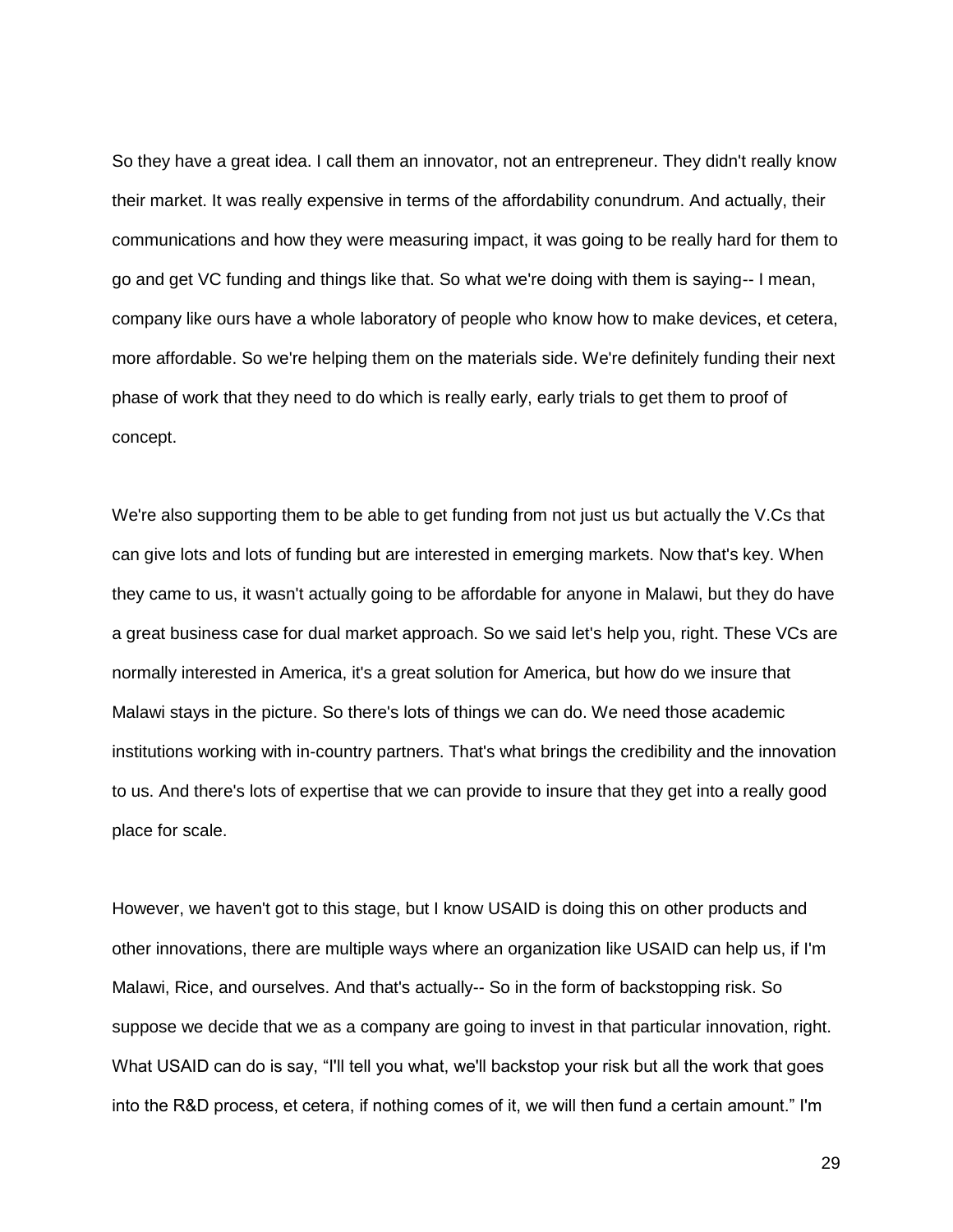doing this in very simplistic terms here. But if they scale, Rice scales, we scale, whoever's responsible for scale and you're making money with this dual market approach, then you know, God bless you. Wonderful. We're going to take our money elsewhere.

So I actually don't think you need real dollars from USAID for this. I think you need the expertise of companies that are always scaling and we need people like yourself to come to us to say we have this. Now, there is one risk in that. We have also said this is going to go nowhere because there's lots of good ideas that are just never going to have a market or scale. And it's really hard to say that but from our perspective it's good that they stop wasting their money at a really early stage, then go on five years with more and more funding from donors and it just never gets anywhere. So I think we're pretty harsh on being honest, but if there's an idea, then we're absolutely invested in it and Rice is a great example in terms of the work they're doing.

MICHELE SUMILAS: Elizabeth, do you have a comment?

ELIZABETH FOX: Yeah, I just want to add to that, how many of you here know our grand challenges and our saving lives at birth grand challenges? Okay. That's a program that does exactly that. And the saving lives at birth grand challenge is open. And I wish my colleague Wendy Taylor was here because she'd explain it much better than I can. But it's open to these kind of innovation and the types of grants that are given are both C grants and then scale grants.

And in addition to that-- and it's an open competition. And it's a partnership with Gates, with government of Canada, with-- I'm going to not even be able to roll off all the names of all the partners. But they also provide us, as Priya says, support around it. So it brings in people who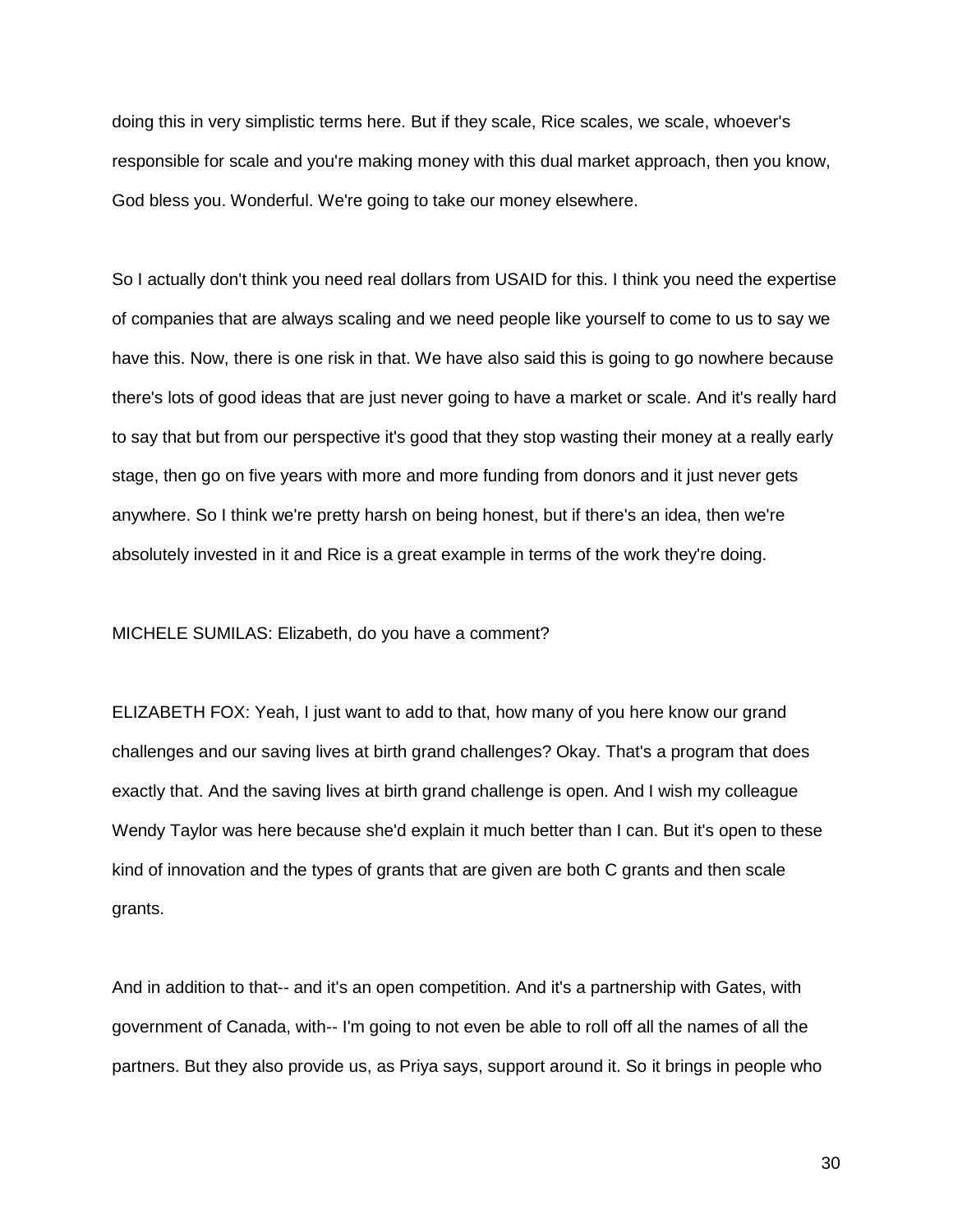can say you've got a great idea but you really are clueless about how to market it. And then it brings in people who can also help with the entrepreneurship.

So we have other programs in the agency that do larger partnerships with U.S. universities, partnering with universities in countries as well as through NIH partnering with universities in countries. So they're essential, the universities and the research institutions in countries around the world, they're essential partners.

I mean, the bottom line is, and I think someone said it earlier, it used to take 30 years to get an innovation in health to scale, it took us how long to vitamin A? How long did it take to get vitamin A out there? Thirty years. We're trying to cut that to three with some of these really great innovations like the chlorhexidine, to get that curve to just go right up just like industry's curve goes and we need all the help we can get. So thank you.

MICHELE SUMILAS: So I'm going to take one more question and then we're going to have to close the open comments, but you can send your comments and questions to acvfa@usaid.gov and we will try to respond and take your comments into consideration. So I'm going to call on you because you've been waiting for a long time, the woman in the white dress.

ELVIRA BERACOCHEA: Thank you. My name is Dr. Elvira Beracochea and I want to thank you. I want to follow up on something that you said about the importance of focusing on how to do it, not just what to do. And we know that the global health arena is very fragmented. There's civil society, there's the private sector, there's donors. How do you strengthen a health system when there's so many partners and there isn't a different way of working and coordinating and accounting for the contribution of everybody? And I think to achieve the SDGs we need to change how we work and I wanted to know some of your experiences of how we can really make it more effective. Thank you.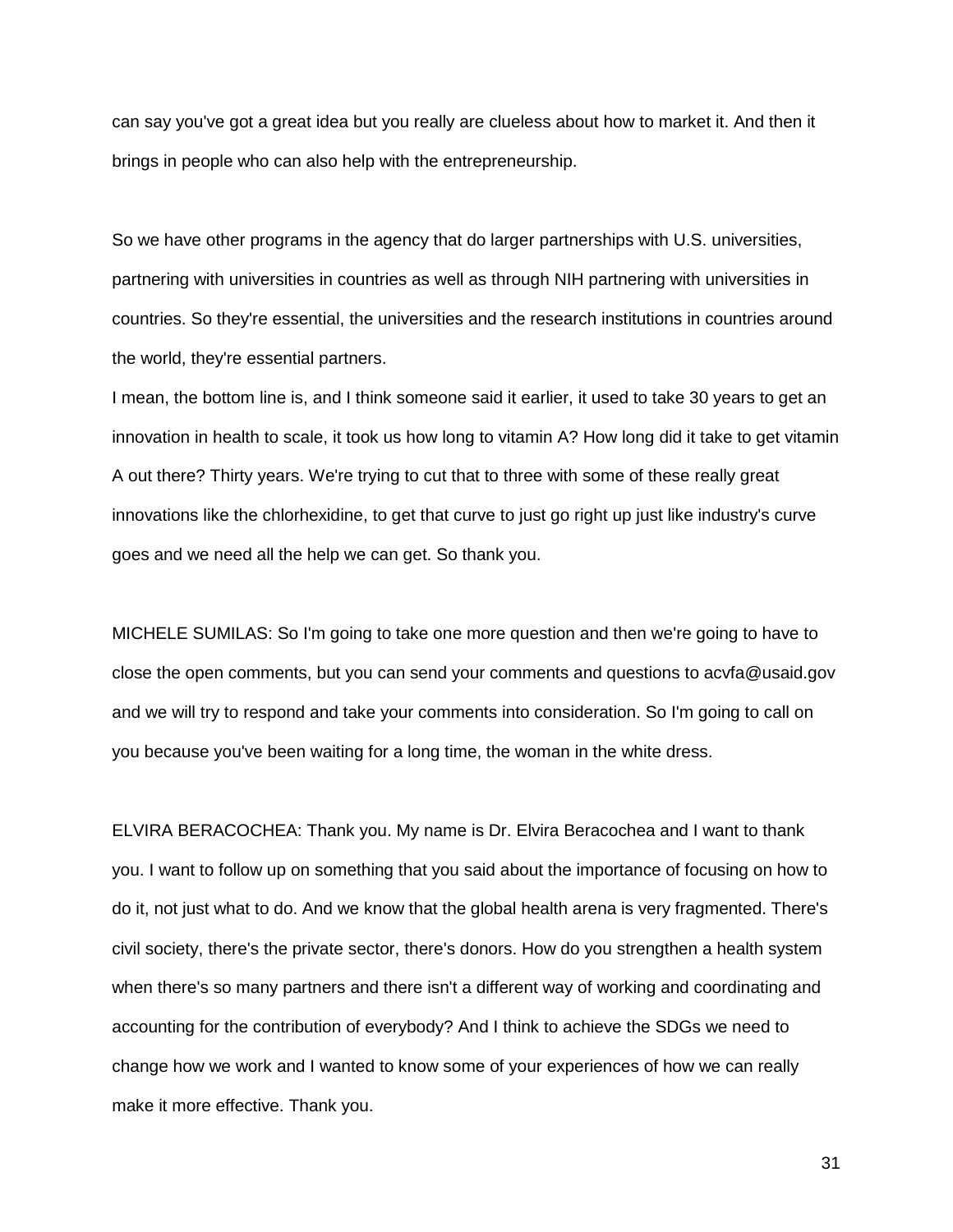ESHETE YILMA: This is a huge question, but when we talk about strengthening health system, it includes expanding the actors in the sector. The engagement of the private sectors, NGOs, social marketing, the community, all these actors have got a role to play. Development is about expansion of options. And then this has to be seen in a context and country specific situation. Coordination is very important but may not be a concern in some countries. Therefore, it has to be seen in a context, an issue which is a challenge in one place, might not be an issue elsewhere. That's my short answer. Thank you.

MICHELE SUMILAS: Well thank you. I want to thank the panel for both the time and the effort they put into coming here. I want to especially thank Mark for being on the EPCMD panel and all of the inputs he put into the report.

MARK SHRIVER: Can I say one last thing?

MICHELE SUMILAS: Of course.

MARK SHRIVER: Nobody asked me a question.

#### [laughter]

The only thing I want to say very quickly, Michele, is that-- and this may not be the right audience, but I think when you just said all the actors have a role to play, I just want to reemphasize that funding for USAID could potentially be very much at risk so the idea of getting support is a really big deal. And I think if you think everything's going to continue to go along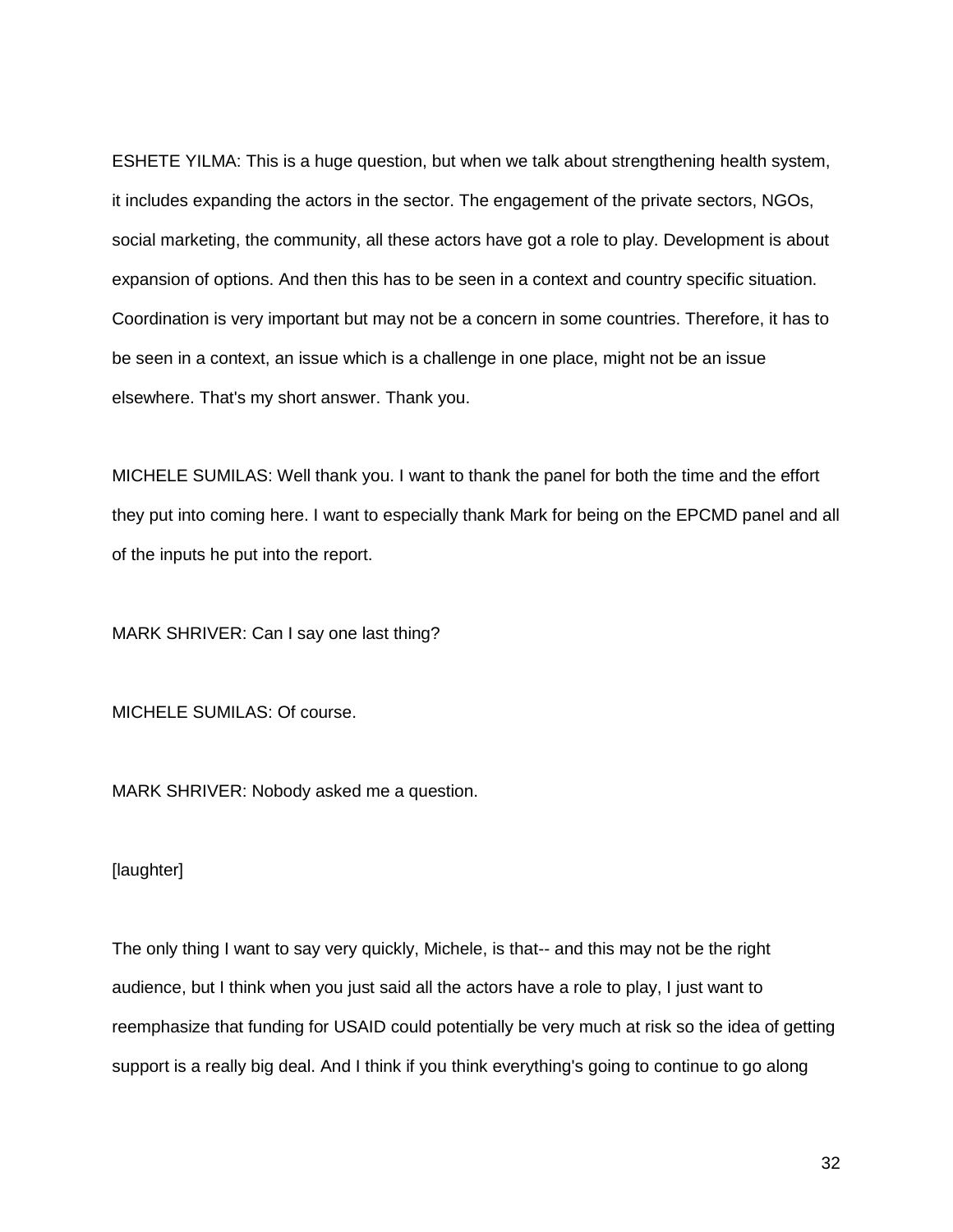fine and the funding's going to go up two or three per cent per year and USAID is not going to be in trouble if certain things happen, and even if they do happen.

And you've got to really fight and you've got to have a message that makes a big difference. You've got to have the statistics. You've got to have the in-country ownership. You've got to have private sector involvement. But I just want to throw out one last time if you don't think that politicians respond to people in their districts who are asking them about issues, we're missing the boat. And I've got to tell you, I could ask how many people give money to politicians based on their votes on USAID funding. Two. Three. So there's not a big constituency here folks. So I'm just telling you, you've got to get-- I'm hoping you'll get engaged because I'm hoping you'll get that message out that you've got to-- we've got to have a message that encourages leadership, republicans, democrats, and independents, or else we're not going to have the - we're not going to be around.

MICHELE SUMILAS: So thanks Mark. I think I want to skirt very carefully. I'm not sure exactly how to avoid the Hatch Act problems, but we are glad that there are people out there--

MARK SHRIVER: I'm not part of that, right?

MICHELE SUMILAS: You're good. You're good. I'm not. So I just want to say thank you again. This has been incredible; a very important conversation. You all are welcome to go to your seats or you're welcome to stay. We're going to see the third video and then take a vote so, you want to turn the video?

[video playing]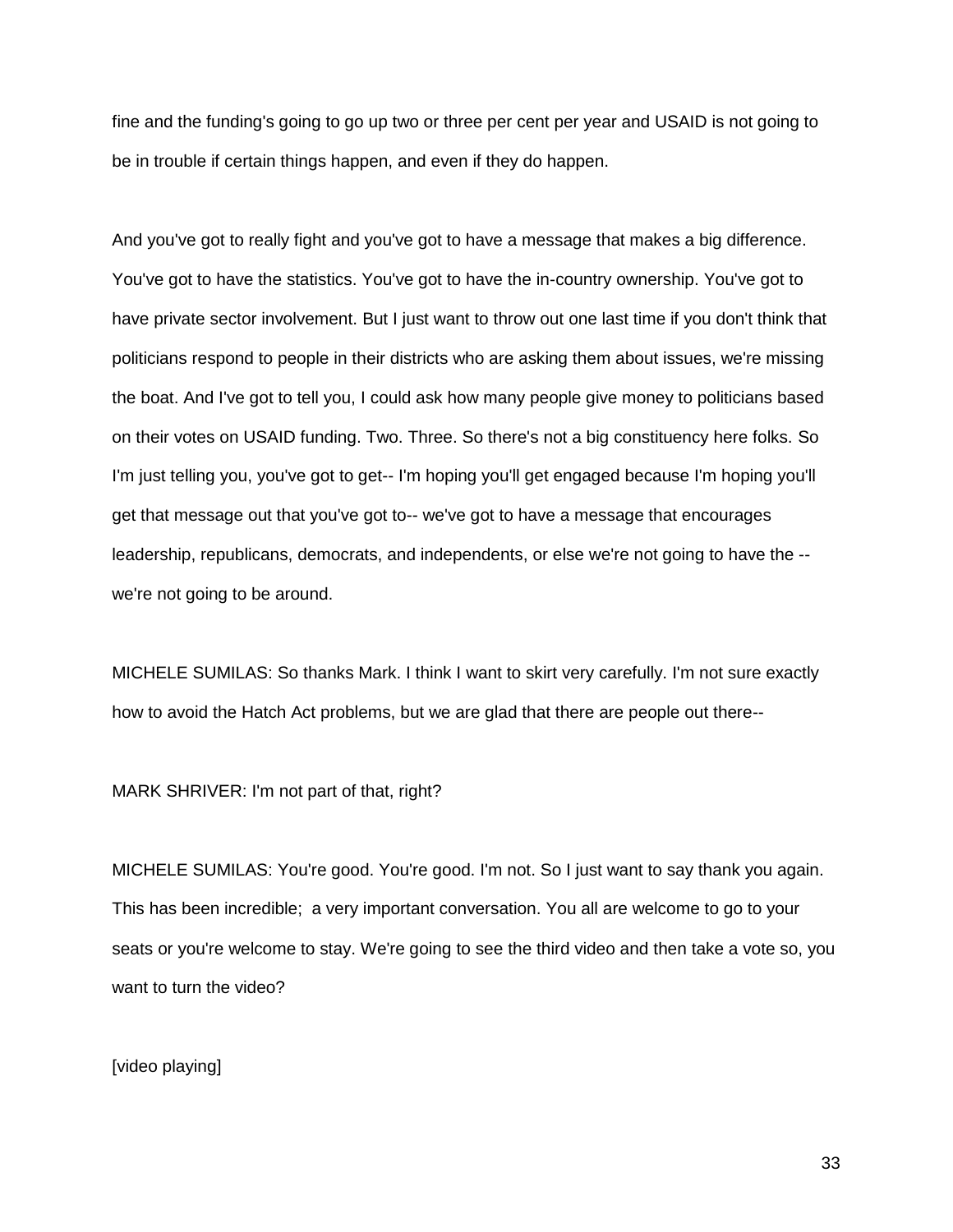# [applause]

MICHELE SUMILAS: So I just wanted to pick up on the message Mark had which is that if we don't tell our story the right way, we're not going to have any success. And so, as I said, one of the things we've done is we have a storytelling hub and you've seen three examples. And what I'm supposed to do now is take a vote, a very unscientific vote, but the voting will be done by clapping. The first video that we saw was from Nepal, the Navel Glazers. Was that your favorite video? Please clap.

## [applause]

So please clap if you found Habsatu for Senegal's health video the most compelling.

[applause]

And finally, can you clap if you found Rula the Miracle Worker to be the most compelling?

#### [applause]

So I think that the overwhelming winner was the Nepal video so that's good data for us. Does anyone have any comments they want to share about the videos, any thoughts, anything we should think about? Let's take two comments, one here and one there. Do we have microphones that we can share? So we have one here and one in the back row. We'll come to you and here and then that'll be our three comments. Ma'am?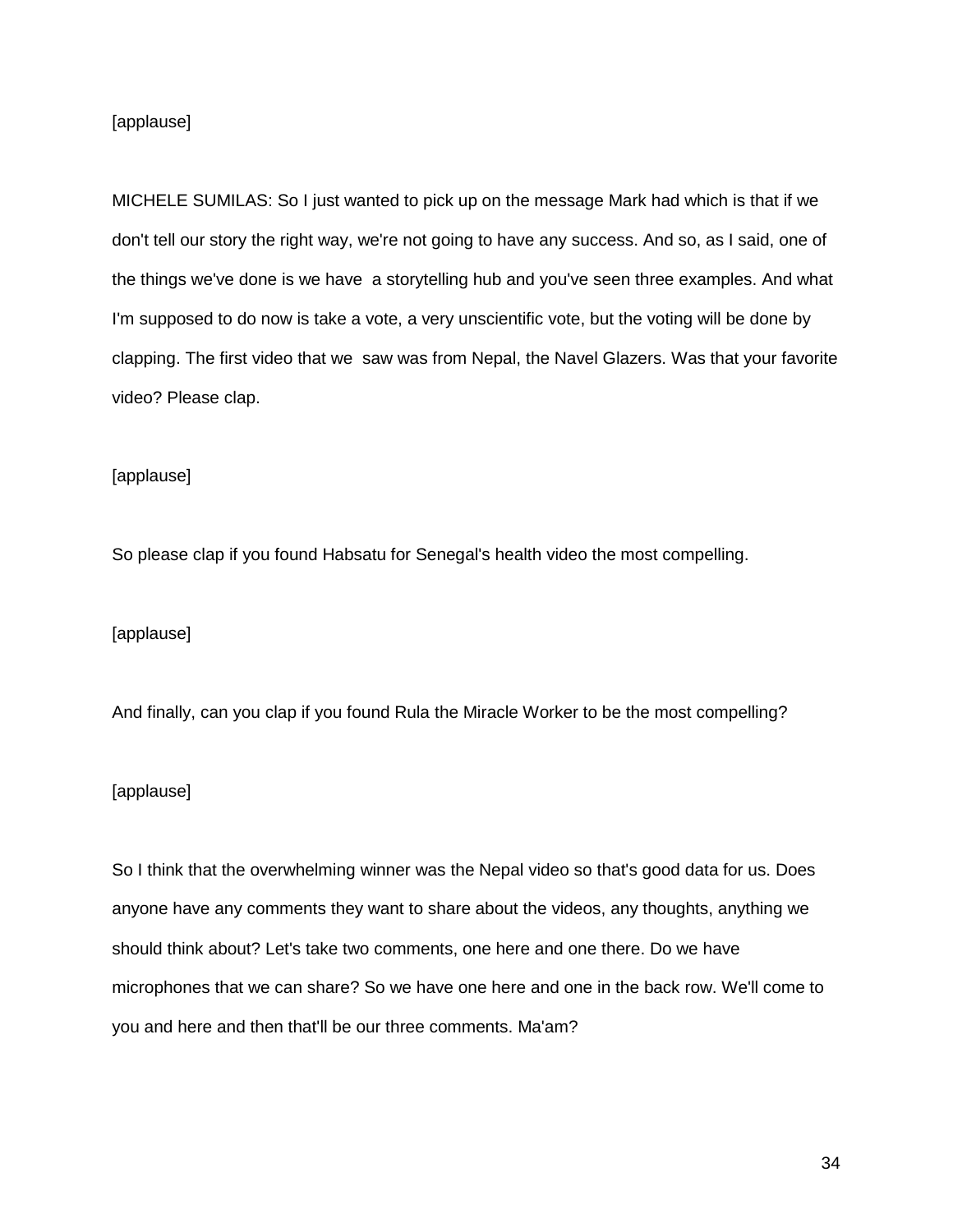FEMALE SPEAKER: I really like the third video as well, however I found the music a little bit too much. It's too much of riding on the emotional layers.

MICHELE SUMILAS: Very helpful. Very helpful. Sir, do you just want to speak loudly?

MALE SPEAKER: Yes, the first video, the program was very clear and understandable. Simple, clear, understandable, and the start of the show was really happy.

MICHELE SUMILAS: Very good. And Ma'am, do you want to close us out?

FEMALE SPEAKER: Sure. The first video I thought was a little disjointed because it should have ended at the point you decreased the baby's death. To get to much into the person's personality takes away from what I thought was the message. The second one stayed on point, and the third one did the same thing.

It became too convoluted between what the issues are and a person, a personality, so I think that you have to figure out what the message is. Is it talking about these individual people who are very good people, or is it the message that you're trying to relate in terms of what is being done?

MICHELE SUMILAS: So thank you. Thank you. And I heard there's one more comment over here on the far right. The man in the corner. Do you want to speak loudly?

PAUL FOLDI: Hi Michele, it's Paul Foldi with [inaudible] as a former hill rat, each of these failed because none of them tied the message with the program objective at the beginning. To me, you want to start with it's the objective of the United States government to reduce maternal